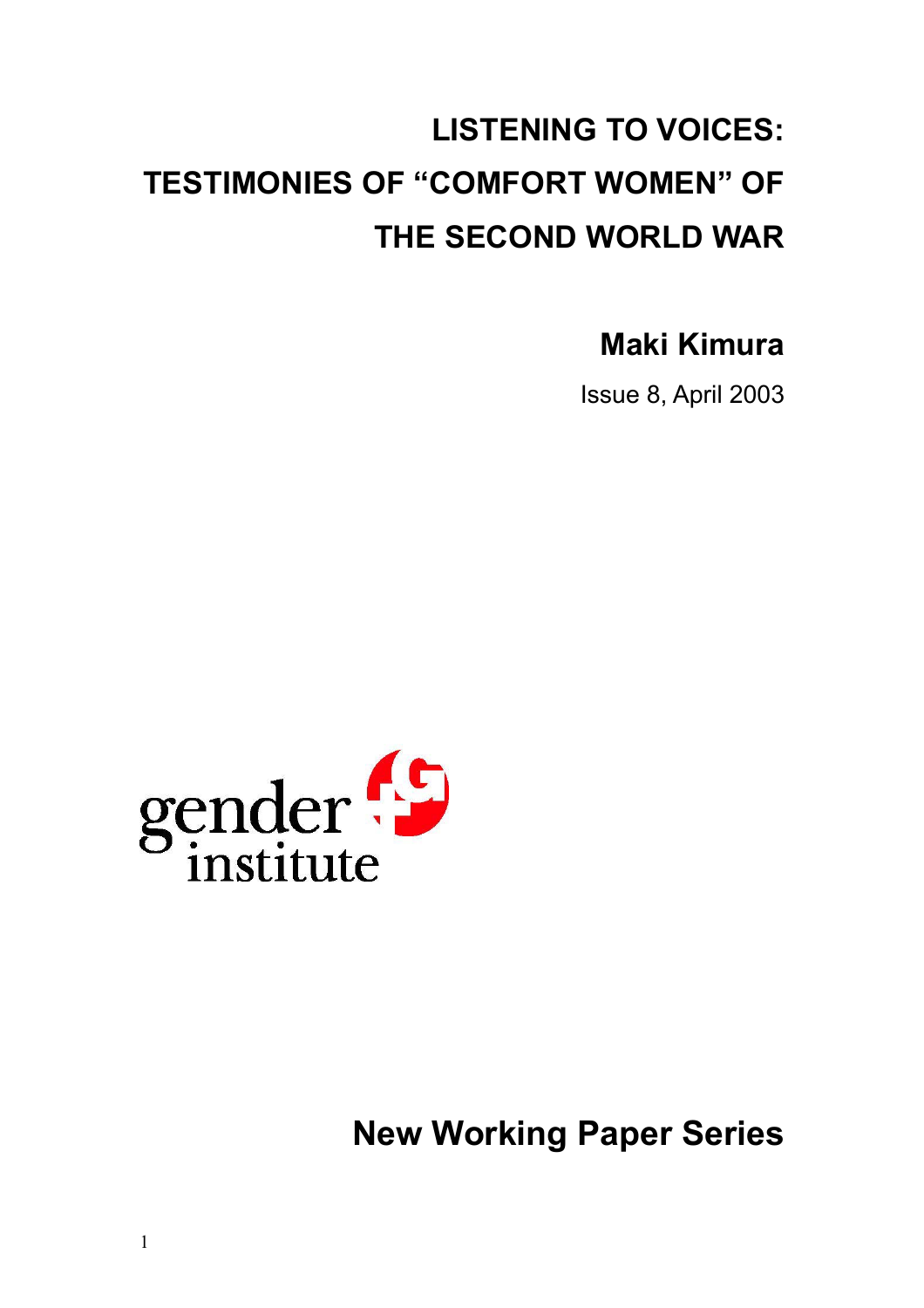London School of Economics, Gender Institute ISSN No:1470-8515

New Working Paper Series

Editor:Gail Wilson (g.wilson@lse.ac.uk) Issue 8, April 2003

This new working paper series is designed to bring new ideas and new findings in the field of gender studies into the public arena. The author/s welcome comments.

Maki Kimura was awarded a Ph.D. at Gender Institute, London School of Economics and Political Science in March 2003. Her Ph.D. thesis is entitled, *Modernity, Testimonies, and Women's Agency: The Issue of "Comfort Women" of the Second World War.* She is currently working on a new project, which looks at services available to support the survivors of domestic violence [\(m.kimura@lse.ac.uk](mailto:m.kimura@lse.ac.uk)).

The Gender Institute was established by the London School of Economics in 1993 to address the major intellectual challenges posed by contemporary changes in gender relations. The Director is Professor Anne Phillips.

The research work of the Institute is informed by the belief that all social processes are 'gendered', and that understanding gender relations is therefore a crucial component in any social science research. Some of the projects undertaken at the Institute focus directly on the position of girls and women, the contemporary character of gender relations, and the formation of sexual identities. Others employ a gendered perspective to address issues not normally considered as gender concerns. The focus of the research projects ranges across local, national and international contexts, and the relationship between gender and ethnicity has become an increasingly prominent concern.

Research work falls broadly into the following categories:

- Gender and the media, especially representation of women and men; popular radio; gender and technology; masculinities.
- Gender, sexuality and space; feminist theories of knowledge; historiography and the recent feminist past.
- Feminist political theory; normative political theory; democracy, political representation, especially representation of gender, ethnicity and race; multiculturalism.

Applications from those wishing to study for a PhD degree are welcome within the research initiatives outlined above. In addition, the Institute runs five Masters programme in Gender,1) Gender Relations (2) Gender and Development, (3) Gender and Social Policy, (4) Gender and the Media and (5) Gender (Research).

For further information on the LSE:Gender Institute and its research and teaching programmes contact Hazel Johnstone on tel 0207 955 7602, fax 0207 955 6408, email h.johnstone@lse.ac.uk <http://www.lse.ac.uk/depts/gender/> postal address: Houghton Street London WC2A 2AE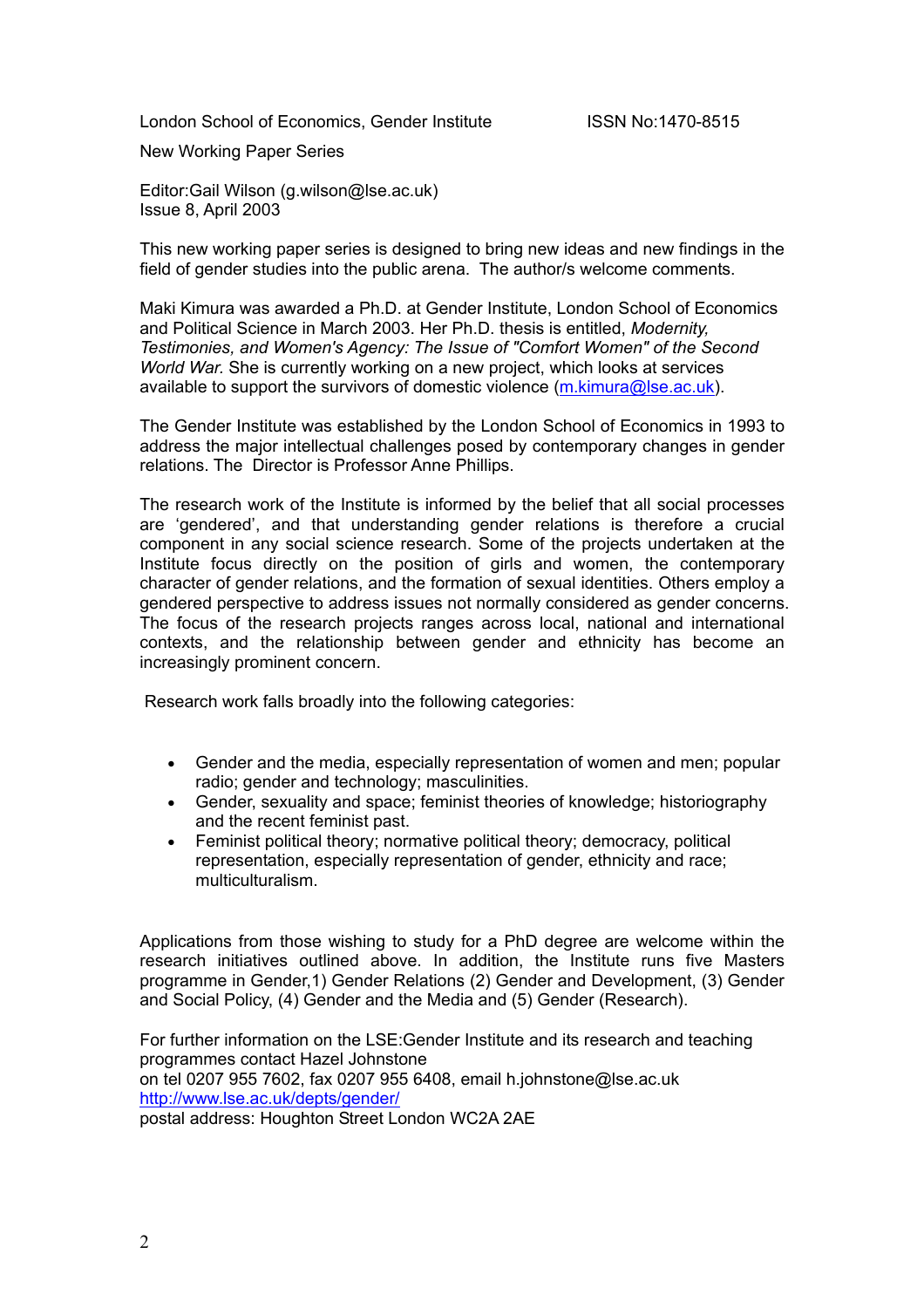## **LISTENING TO VOICES: TESTIMONIES OF "COMFORT WOMEN" OF THE SECOND WORLD WAR**

**Maki Kimura**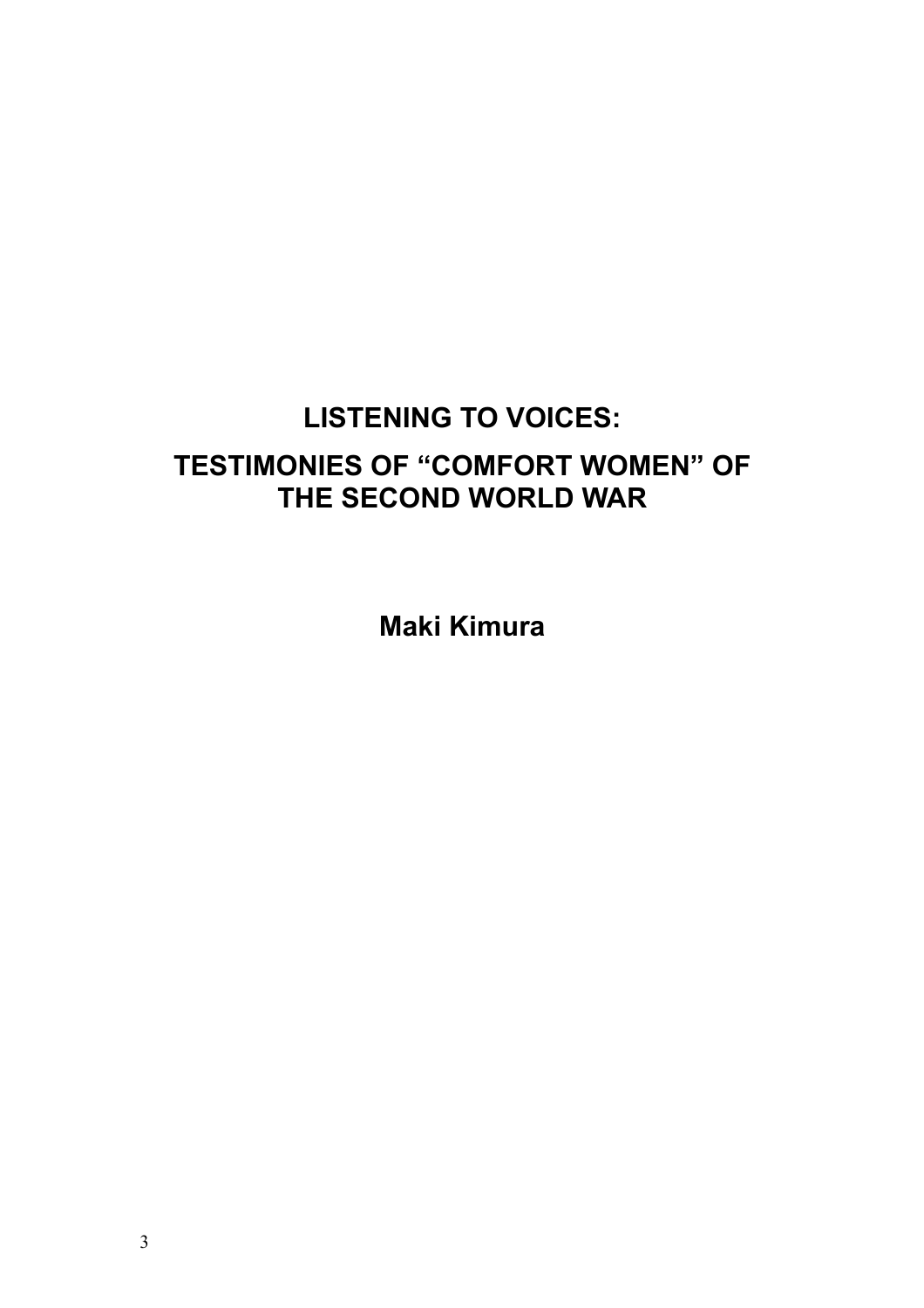### **LISTENING TO VOICES: TESTIMONIES OF "COMFORT WOMEN" OF THE SECOND WORLD WAR[1](#page-3-0)**

#### **Introduction**

This paper argues that "Comfort Women", who were systematically raped by the Imperial Japanese Military during the Second World War, are not merely helpless victims, whose being is entirely in hands of others. Nor does it claim that these women have been deprived of their own voices by activists and researchers so that they could pursue a political goal - an apology and full compensation by the Japanese Government for exploiting these women's bodies physically and sexually. Rather, following the discussion of Judith Butler, which is based on Louis Althusser's theory of interpellation, it maintains that the women themselves are active participants in the discussions on "Comfort Women". According to Althusser, in order for individuals to become subjects, namely, to be recognised, they have to be "hailed" by and subjected to given ideologies. I argue that the "Comfort Women's" testimonies themselves are a site of this subject formation, which also embraces the possibility of the subversion of subject, and so that the women themselves are significant participants in the testimonial construction process.

<span id="page-3-0"></span> $1$  This is the revised version of the paper I presented in the Narrative and Biography postgraduate seminar on October 8, 2002.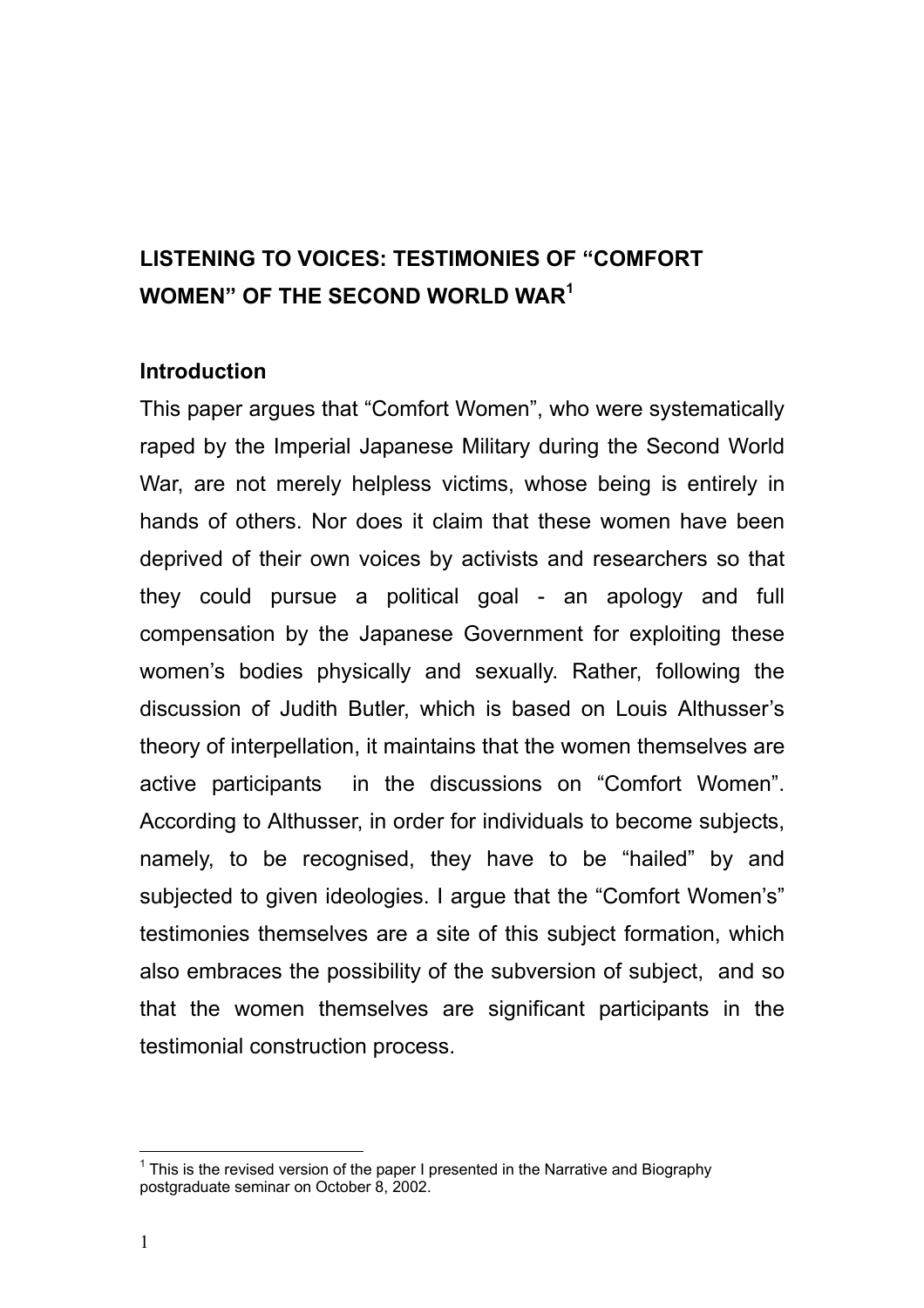The existence of "Comfort Women" only became widely acknowledged in the 1990s, when these women started to testify their ordeals.  $2$  The existence of these women attracted the attention of feminists not only in Japan, Korea and other Asian countries, but also beyond such geographical boundaries. This is mainly because the system of "Comfort Women" was understood to be one of the worst examples of "universal" sexual violence against women by men. The issue also drew the attention of nonfeminists who were interested in war compensation and reparation, since the Japanese Government had to some extent admitted its involvement in organising the "Comfort Women" system after fifty years of denials. Both feminists and non-feminists have been demanding that the Japanese Government take full responsibility and pay compensation to the women. Their demand is founded on the understanding that the conduct of the Japanese Imperial Military in drafting "innocent virgins" into sexual slavery was one of the cruellest cases of the violation of women's human rights.

However, the violation of women's human rights is not the only argument raised in the "Comfort Women" issue. For instance, in Japan, there is a strong demand by feminists to review history from a more gender conscious perspective, charging existing work with neglecting gender aspects and distorting the "historical truth". They claim to be rewriting history based on "historical truth". There is

<span id="page-4-0"></span> $2$  The term "Comfort Women" itself is one of the most controversial of all arguments around "Comfort Women". Some ex-"Comfort Women" reject the title of "Comfort Women", claiming that "Comfort Women" implies that they provided sex voluntarily, although, they argue, this was not the case. These ex-"Comfort Women" and those who support them request the term "sexual slavery" to be used, in order to differentiate those "Comfort Women" who were forced into prostitution from voluntary military prostitutes. I cannot agree to make the distinction between those who were "forced" and "not forced" as this is the very distinction that I would like to tackle. Therefore, I will continue to use this term "Comfort Women" but with quotation marks out of respect to these victims' disagreement.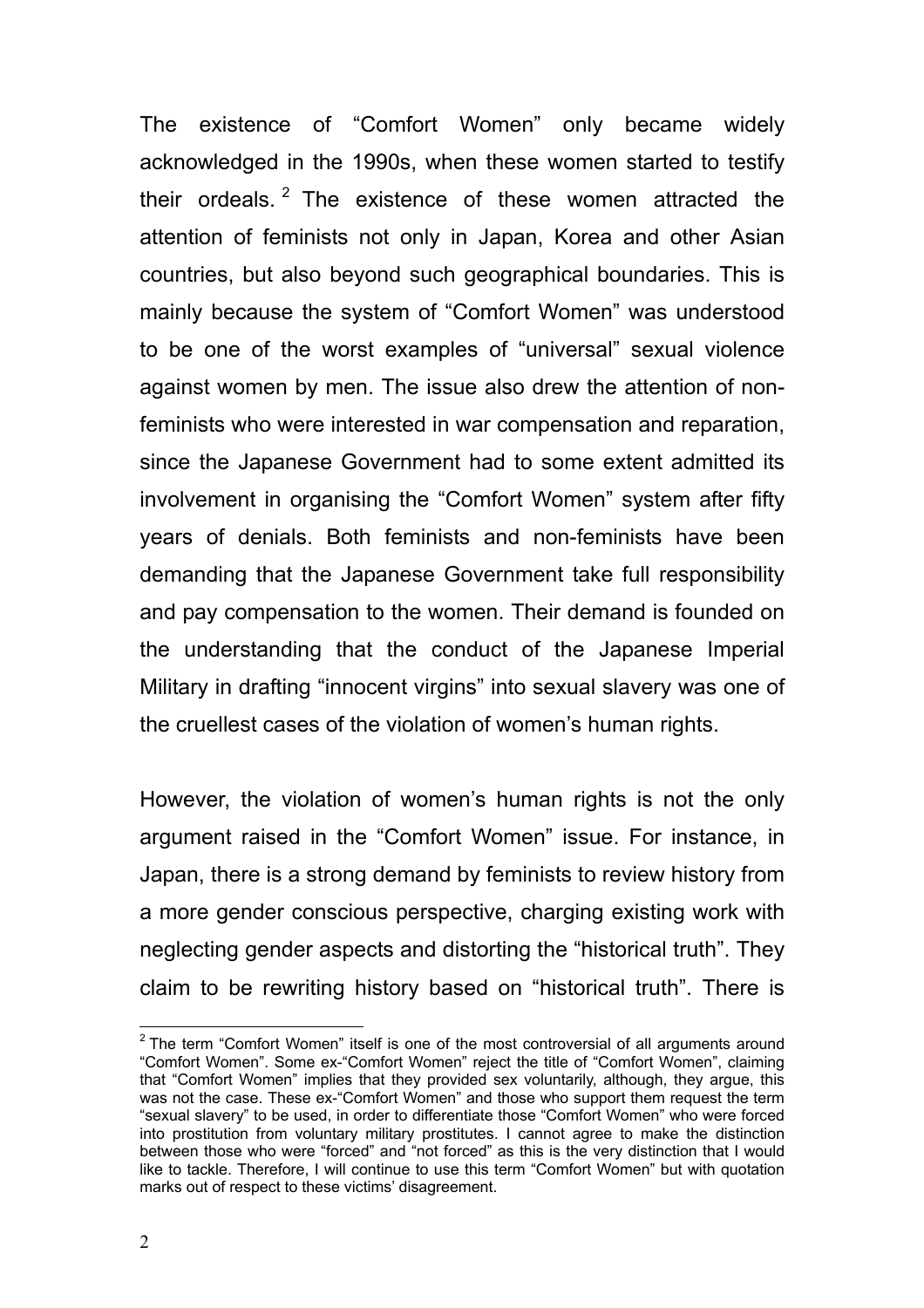another debate over the extent to which the contemporary Japanese Government or "Japanese people" have a responsibility to compensate "Comfort Women". History teachers in Japan, meanwhile, question what they can teach of the "Comfort Women" issue to their pupils, and how. Furthermore, there is also an intense battle between those who see the "Comfort Woman" as prostitutes (that is to say, women who voluntarily became "Comfort Women or were paid sex workers at the battlefield) and those who claim that "Comfort Women" were forced to provide sex to soldiers for no recompense. These different perspectives mainly coincide with the disparity between "right" and "left" intellectuals. Actually, the "Comfort Women" issue evolves around this virgin and whore division of women which both parties similarly rely on, , though, as exemplified above, the arguments is not only limited to this point. Among the diverse discussions regarding "Comfort Women", I would like to focus in this paper on the testimonies of the "Comfort Women" themselves, and these too are inseparable from the virgin and whore dichotomy .

So why are the testimonies important in the issue of "Comfort Women"? Testimonies, particularly those by "Comfort Women" have played a crucial role in exposing the nature of the system. This resulted from the inaccessibility of official documents concerning the "Comfort Women" system, whether by genuine loss or by the Japanese Government's concealment. However, the most significant aspect of these testimonies is that the actual act of "Comfort Women" in coming forward to speak out about their terrible experiences moved many people, regardless of their nationality, gender or generation. This made it possible to organise

3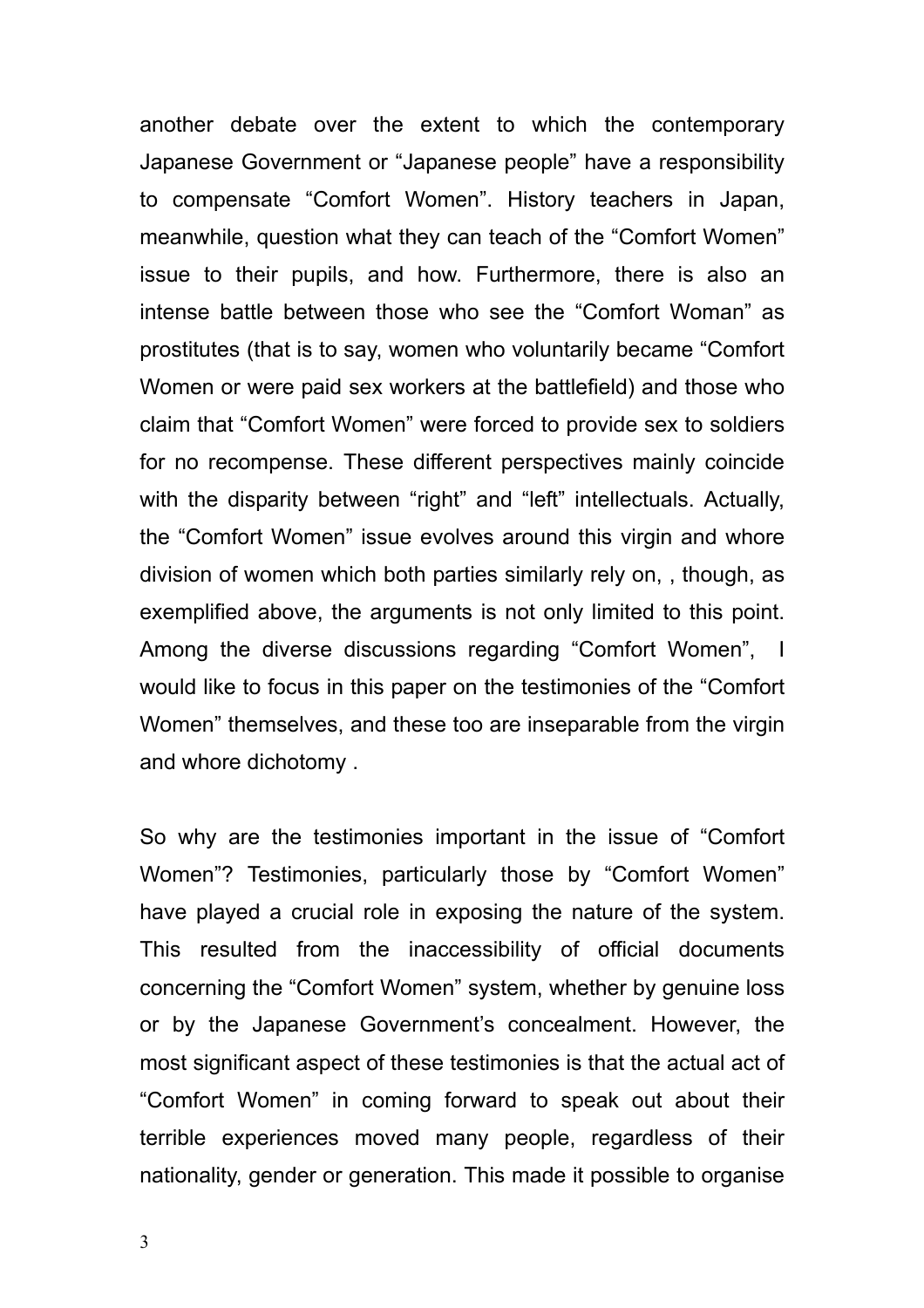the movement nationally, regionally, and globally to gain recognition of these women. The impacts were various; organised interviews of these women were conducted, official documents were revealed, despite the Government's reluctance, diaries by officers and soldiers during the Second World War, and post-war war literature were reviewed critically in relation to "Comfort Women" or "comfort stations", and former soldiers, too, started to testify about their experiences with "Comfort Women". There seems to have been a dramatic accumulation of "information" on the system of "Comfort Women".

From the beginning, "Comfort Women's" testimonies were a challenge to the prevailing understanding of historical sources and historiography, and led to a re-examination of the processes of documentation, which had previously been focused on written materials, and mainly recorded without much concern for gender let alone for the oppression of women. The women's testimonies attracted immediate attention; some Japanese publishers started to consider the inclusion of a short commentary in school history textbooks on "Comfort Women" as women who were forced into prostitution; and the issue was to be taught in secondary schools for the first time in 1997. $3$  The testimonies also raised questions about the objectivity, neutrality and transparency of history, and its claims to correspond to "historical facts". Feminists began to engage in a re-writing of history, thereby subverting the existing historical understanding.

<span id="page-6-0"></span> $3$  In Japan, state schools use textbooks which are authorised by the Ministry of Education. By 2002, however, the number of textbooks which make reference to "Comfort Women" was reduced. Uesugi, S. (2002).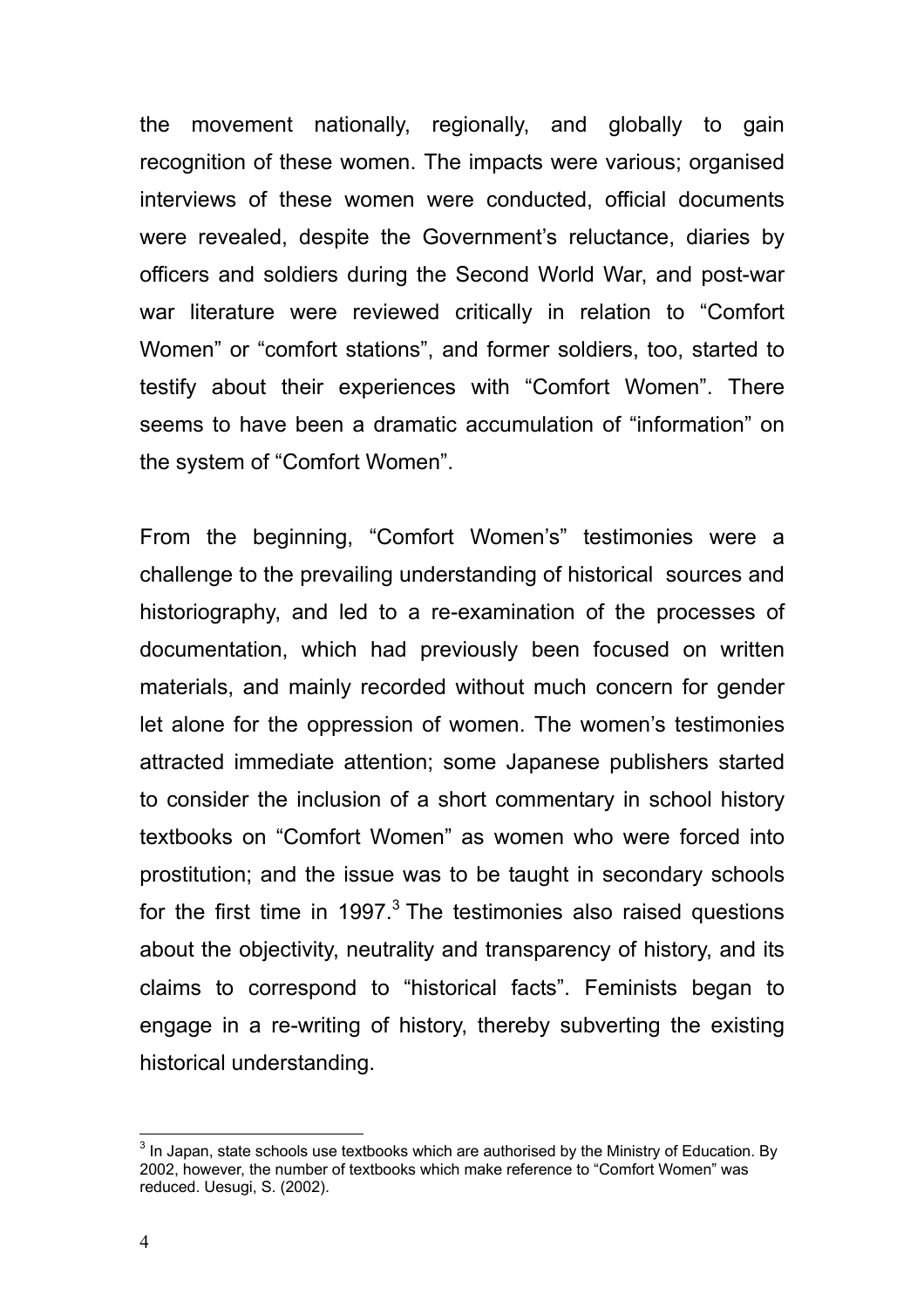<span id="page-7-0"></span>Many people have praised women's testimonies as the historical "Truth", treating them as new and alternative data or information that can correct the established historical stories from more accurate perspectives. With such new "information" acquired from testimonies and critical readings of official records which support what is said in the testimonies, they have sought to draw a fuller picture of the system of "Comfort Women"; the scale of the system, the degree of involvement of the Japanese Government; and women's lives at the comfort stations. However, one difficulty arising in the analysis of the testimonies is whether the testimonies should be treated as the historical "Truth". My aim in this paper is to explore the problem of reading testimonies as being the "Truth" of history and searching for a better approach to them.

#### **Testimonies in the "Comfort Women" issue**

Since Kim Haksun, a Korean "Comfort Woman", gave her name as a "Comfort Woman" publicly in 1991, many women started to testify about their lives as "Comfort Women". Testimonies given at public hearings, at court hearings, and in interviews were broadcast on television, recorded in videos or published as books or booklets. In this paper, I rely heavily on published materials, which are the most accessible and wide ranging. $4$  I can only give a

<sup>&</sup>lt;sup>4</sup> This paper is based on my Ph.D. thesis. During my Ph.D. research I did not conduct interviews on the ex-"Comfort Women" for a couple of reasons. Firstly, when I decided to do research on the issue, there was already a lot of material on testimonies published, either printed as books or pamphlets, or recorded. These means that these women had participated in a lot of interviews on their experience during the Second World War, and they have started to feel tired of repeating their stories. This is because, although some aspects of their lives have changed the compensation and apology from the Japanese Government, which they seek for most, has not yet been achieved. Moreover, repeating their stories has got negative aspects: they have to relive their painful experiences again. Therefore, I felt it was not appropriate for me to ask them to repeat their life stories again only for my research purpose. The second reason was simply a practical one: the interpretation and translation issue, namely my inability to speak any of the ex-"Comfort Women's" native languages. Because the nature of the topic is very sensitive I did not want to speak through interpreters. Thirdly, as I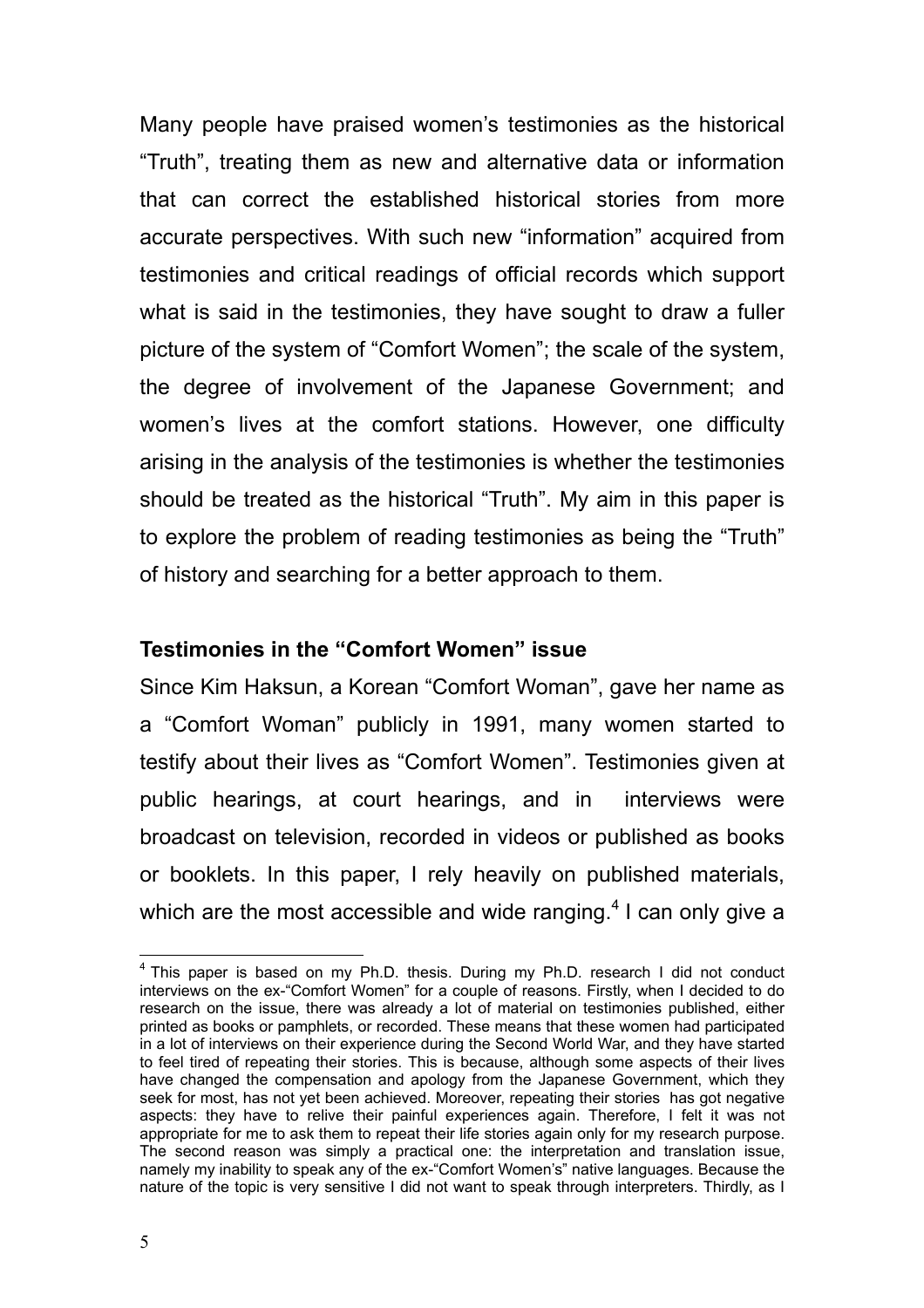few examples of testimonies due to the limited space, but the testimonies I examine include those of South Korean women, North Korean women, two Korean women resident in Japan, a Korean women resident in Thailand, Filipina women, Chinese women, Taiwanese women, Dutch women, Indonesian women, Malaysian women, and women from East Timor. One initial point to stress is that the lives described in the testimonies differ greatly from each other. For example, some of the testimonies are presented by women who were "forced to work" (i.e. forced to provide sexual services to soldiers regularly) under the "Comfort Women" system, while other testimonies suggest that the women were victims of mass rapes in the battlefield.<sup>[5](#page-8-0)</sup> In spite of these diversities, I will treat all the testimonies as testimonies by "Comfort Women." Any attempt to separate out the victims into different categories can lead to theoretical contradiction – a virgin/whore dichotomy which feminists should actually be challenging – and women's experiences cannot be easily separated into such a clear division. It is worth noting, in addition, how far the descriptions women give of their lives depends on the situation in which they testify, for example, women's lives are generally presented in more detailed fashion in semi-structured interviews conducted by a researcher than in testimonies made in public hearings. Though other factors also influence what women say, it is important to make this initial point here, in order to clarify

said because there had already been a lot of testimonies published I became more interested in analysing the problems associated with research into the testimonies.

<span id="page-8-0"></span> $5$  As mass rape by the Japanese soldiers prevailed, in the Philippines, victims of "Comfort" Women" and mass rape are differentiated and respectively referred to. For example, in the Indictment prepared by the delegate of Philippines for Women's International War Crimes Tribunal held in Tokyo, December 2000, these two categories are differentiated. However, the women in both categories are equally regarded as victims of wartime sexual violence, and organizations in the Philippines support them irrespectively.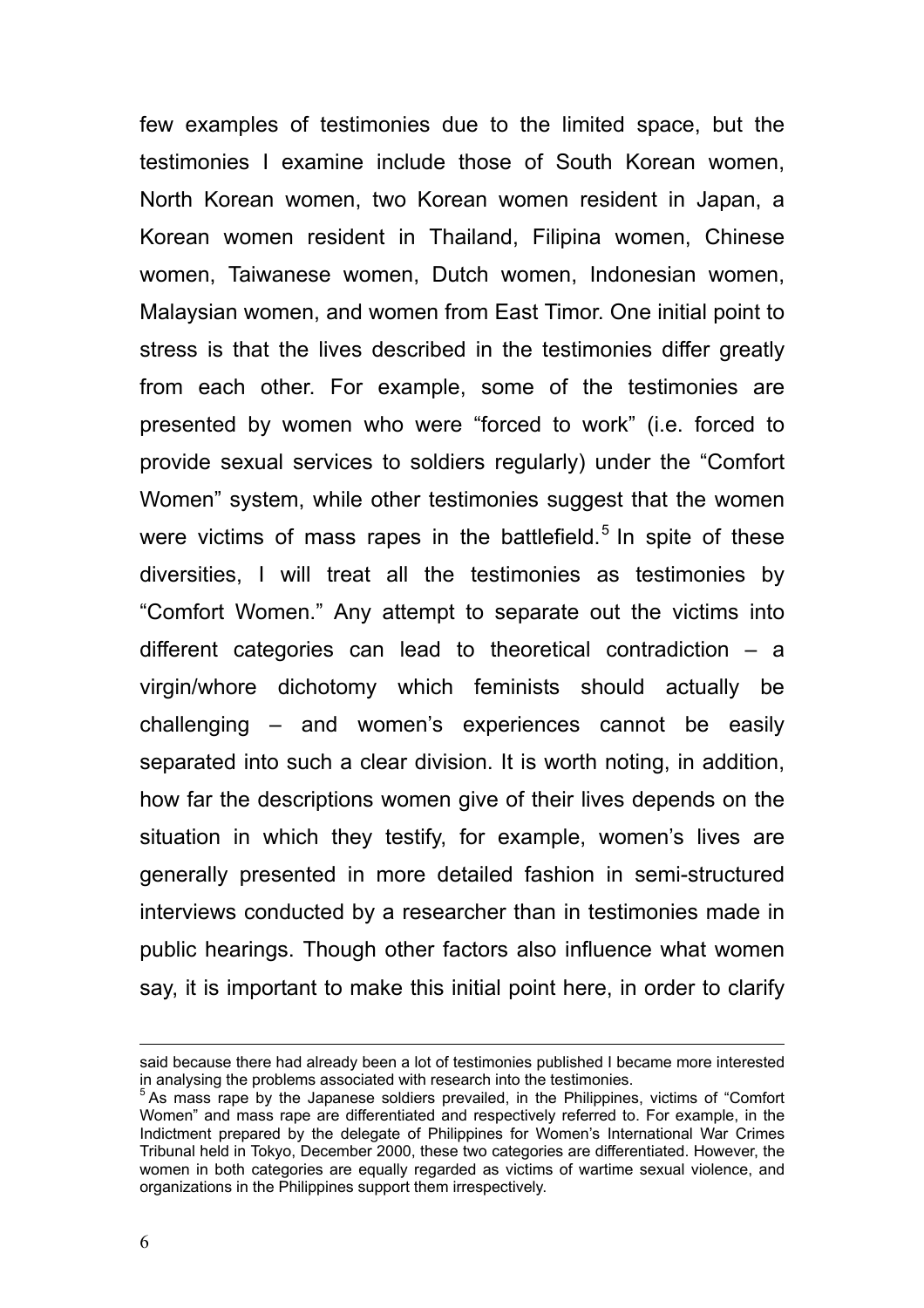that the testimonies I worked on are different in their structures and characters.

Here are some examples of testimonies. On their backgrounds,

I had six brothers and sisters. My father was a fisherman, my mother just a housewife. We were very poor and therefore, being the third eldest child in our family, when I was 12 years old I had to go to Manila in or around the year 1936 to work as a house maid. (Juanita Jamot, The  $P$ hilippines) $6$ 

… (my father-my own addition) was taken to the police station and subjected to a heavy beating. As a result of this, he took to his bed and eventually died. Mother had to carry on life with the five of us - two elder brothers, one elder sister, one younger sister and myself. Making a living was not easy by any means. We were desperate for food. We dug up the roots of trees to eat, and my mother would work on a treadmill all day to bring back a few husks of grains as payment which we would boil with dried vegetable for our supper. Those who flattered the Japanese were able to get help from them; they might get rubber shoes. But those who kept firmly apart were forced into extreme poverty. (Kim Suntok, South Korea)<sup>[7](#page-9-1)</sup>

This is how "Comfort Women" describe the situation when they were recruited.

One day a Mr Kim, from Chongup (where she was living – my addition), visited us and said that he could get me a job in a textile factory in Japan. He also offered to find work for a friend of mine. He said that our job would be as weavers

 $\overline{a}$ 

<span id="page-9-1"></span><span id="page-9-0"></span> $^6$  International Commission of Jurists (ICJ), ed. (1994), p.64<br>7 The Korean Council for Women Drafted for Military Sexual Slavery by Japan, The Research Association on the Women Drafted for Military Sexual Slavery by Japan, eds.,(1995), pp.42- 43, (Hereafter The Korean Council eds.). She initially came forward under the pseudonym Kim Tokchin, but she later revealed her true name.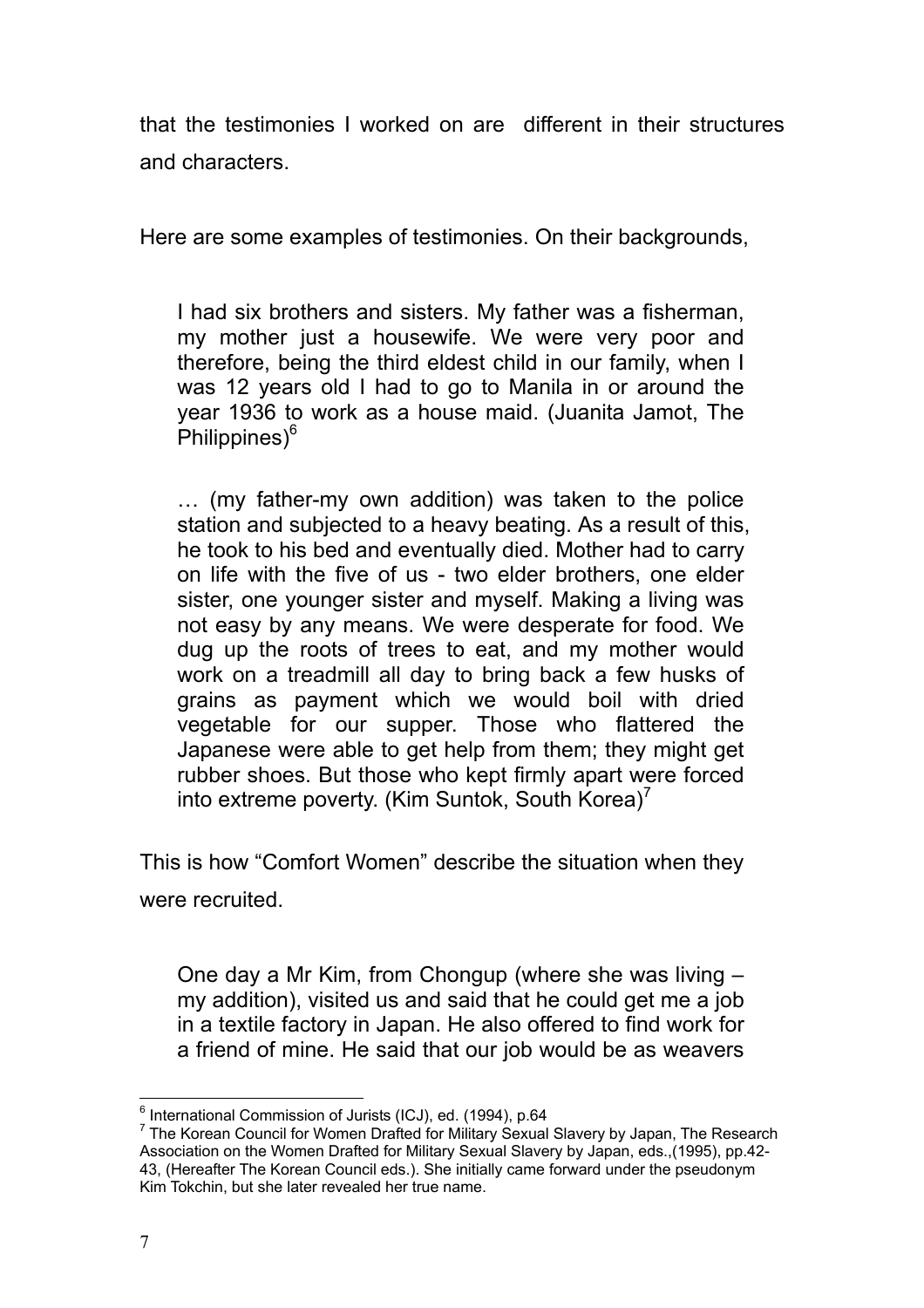and added that we would be paid such and such a month. …After the visit he didn't come back. We had almost forgotten about him when he suddenly reappeared and urged me to take the job which was on offer. I needed to earn money, so I went along with him, taking an old friend of mine called Okhui. (Oh Omok)<sup>8</sup>

We were about to leave when a Japanese soldier beckoned our foster father over. He was a military officer with two stars on his lapel and he asked if we were Koreans. …The officer retorted that we could have stayed in Korea if we had just wanted money, and led him away, saying 'You must be a spy, come with me'. My friend and I were bustled away by other soldiers. We were led along a back street and came to a place where an open truck was parked. There were about 40 or 50 soldiers on board. They told us to jump on and, when we resisted, they lifted us into the mass of soldiers. After a few minutes the officer who had taken our foster father off returned, and the truck immediately sped off. (Kim Haksun) $9$ 

Suddenly there was a great commotion in the camp and a number of Japanese military men arrived in army trucks. …However, this time the order was given: All single girls seventeen years and up were to line up with compound. …The selection process continued until ten girls were ordered to step forward. …I was one of ten. …Through our interpreter, we were told to pack a small bag of belongings and report immediately to the front gate, where the trucks were waiting to take us away. We were not told any details. …A total of sixteen girls were then taken from the Ambarawa camps, forced against their will. …The truck stopped in front of a large house.…Seven girls were told to get out. I was one of them. We were soon to find out what sort of a house we were being forced to live in. (Jan  $O'$ Herne $1^{10}$ 

Some of women explain the way they were forced to have sex

<span id="page-10-0"></span> $^8$  The Korean Council (eds.), (1995), p.65

<span id="page-10-1"></span> $9$  The Korean Council (eds.), (1995), p.35

<span id="page-10-2"></span><sup>&</sup>lt;sup>10</sup> The Executive Committee International Public Hearing, eds. (1993), pp.60-61. (Hereafter The Executive Committee.)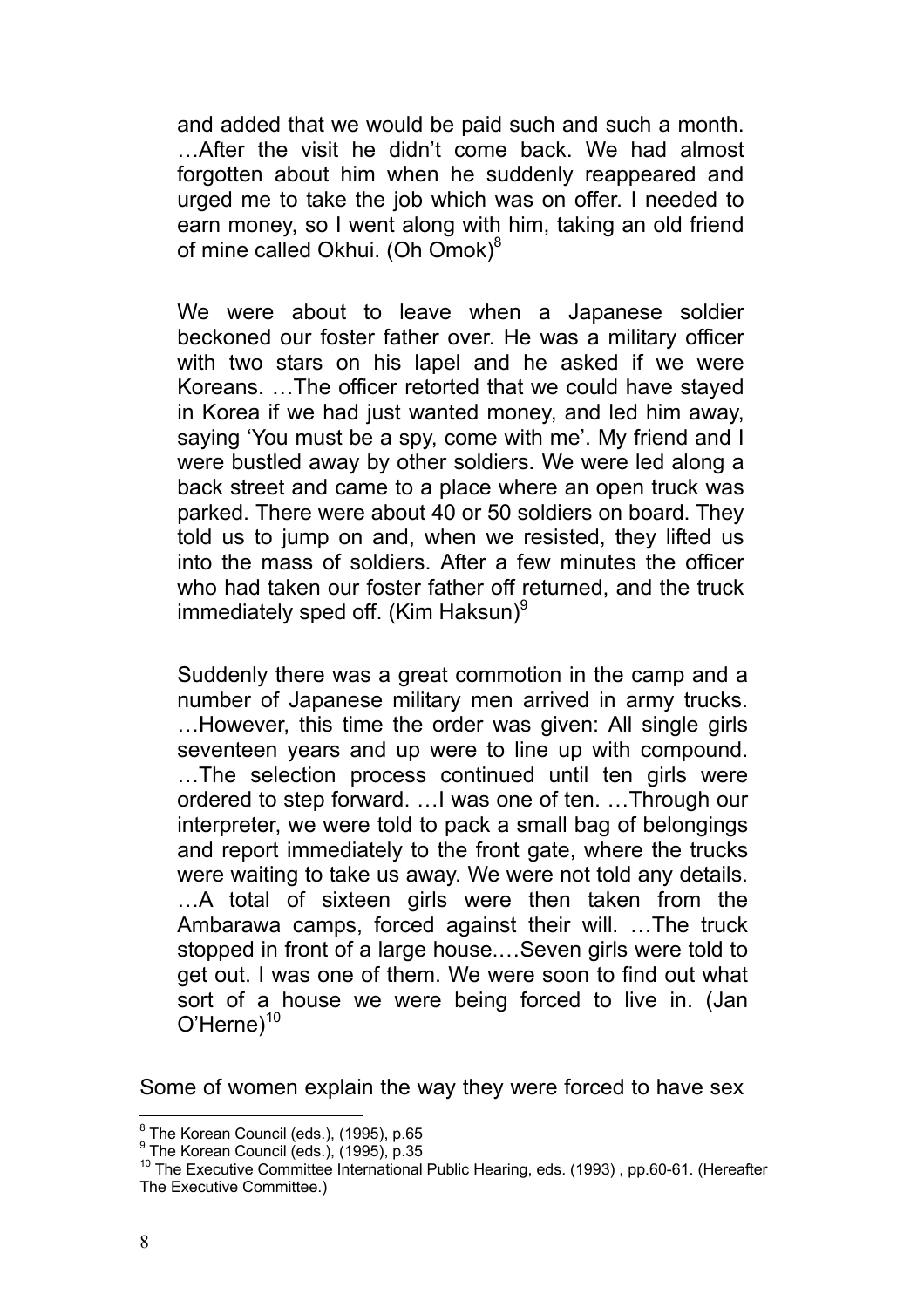with soldiers for the first time.

He raped me. I had no experience of sex, so I was too scared even to try resisting. If such a thing happened now, I would kill myself by biting my tongue off. But at that time I was scared and helpless. (Kang Tokkyong, South Korea)<sup>11</sup>

There are some descriptions of what sort of places the women lived in during their lives as "Comfort Women".

The Comfort Station was a two-storey Japanese-style building with 20 rooms. There were already many women there when we arrived. …The rooms were very small. Each was big enough for two people to lie down in. At the entrance of each hung a blanket in place of a door. The walls and floor were laid with wooden boards, and there was nothing else. (Yi Yongsu, South Korea)<sup>[12](#page-11-1)</sup>

Through these testimonies, historians or feminists have been trying to draw a full picture of the "Comfort Women" system collecting information on the women, particularly, what sort of backgrounds these women come from, how they became "Comfort Women", how they were forced to have sex with soldiers, their living conditions, what sort of violence they suffered, and their lives after their experiences as "Comfort Women". Feminists focus intently on these oral testimonies as the alternative source of historical records. They insist that the testimonies of "Comfort Women" themselves are the primary fact of history, claiming these as historical "Truth". Some feminists say that;

 $\overline{a}$  $11$  The Korean Council (eds.) (1995), p.180

<span id="page-11-1"></span><span id="page-11-0"></span><sup>&</sup>lt;sup>12</sup> The Korean Council (eds.), (1995), p.93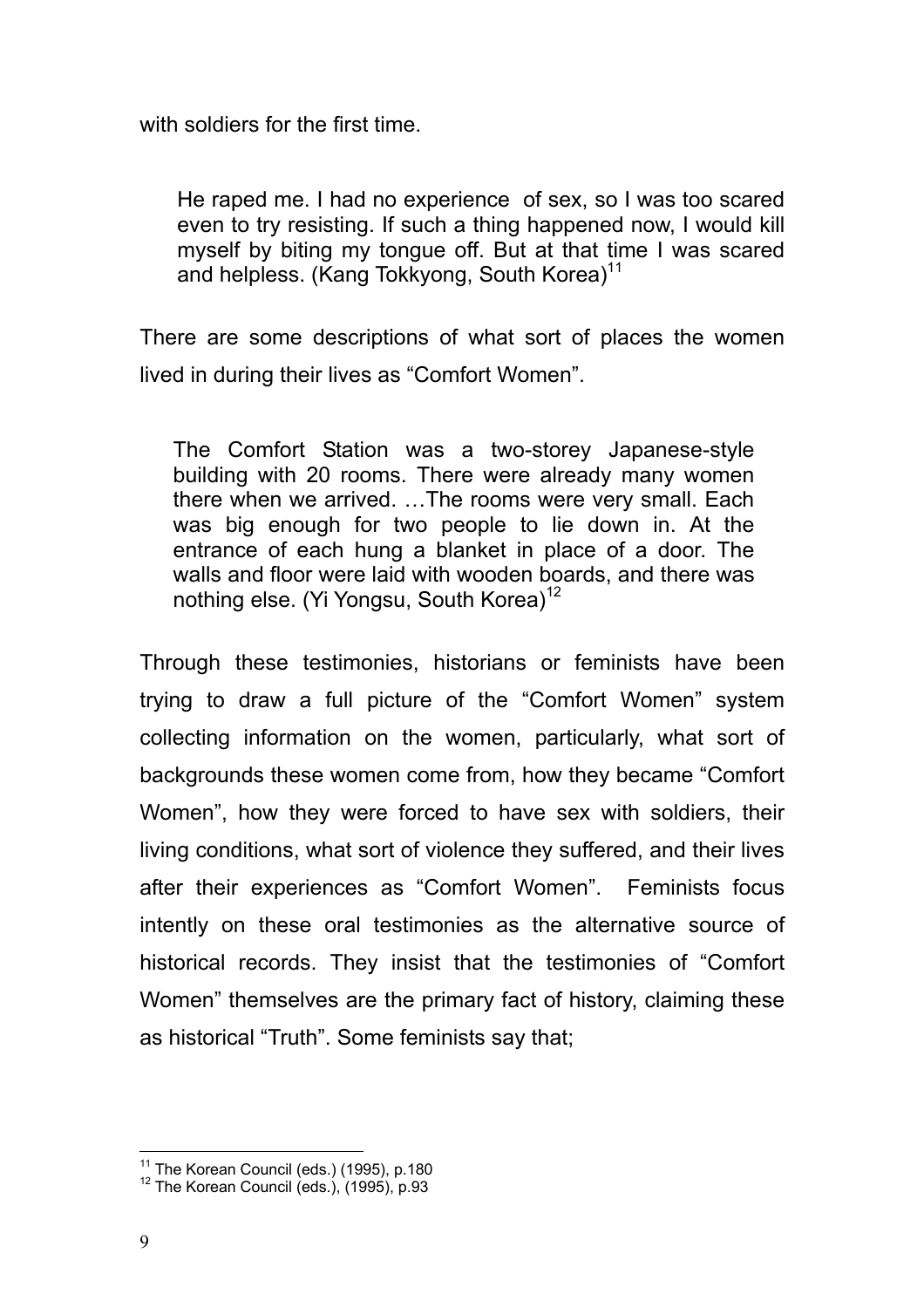Their ("Comfort Women's") "stories of their lives" penetrated the shadow of history and open up the door of the **truth**. [13](#page-12-0) 

Truth, here is simply asserted; there is no specific reason given as to why the "Comfort Women's" testimonies should actually be the historical truth/fact. Therefore, this provides no secure basis from which to challenge the revisionist claims of authenticity; and there is no further questioning of the meaning of objectivity or the nature of historical "truth". This issue becomes particularly central given that Japanese revisionists started to attack the women's testimonies as false, trying to refute these "Comfort Women's" testimonies, as feminists could only fight back inadequately with their continued insistence that the testimonies themselves were inherently the "Truth".

The revisionist claim is that women's testimonies are in fact lies and demonstrably inconsistent. Indeed, "Comfort Women" do give different testimonies at different places and times, which sometimes contradict each other. The revisionists take these differences as indicating a deliberate alteration by the women in order to take advantage in legal proceedings against the Japanese Government. Here are some examples of "inconsistency" in the stories of the lives of "Comfort Women". For example, Kim Sun Dok testifies in the workshop in 1996 that:

In addition, "virgin delivery" was enforced. It became difficult to live without giving allotment of one of over fifteen-year old girls per family….As many girls hide in fear of "virgin delivery", a different rule began to be enforced. It

<span id="page-12-0"></span> $\overline{a}$ <sup>13</sup> Suzuki, Y. (1997), p.73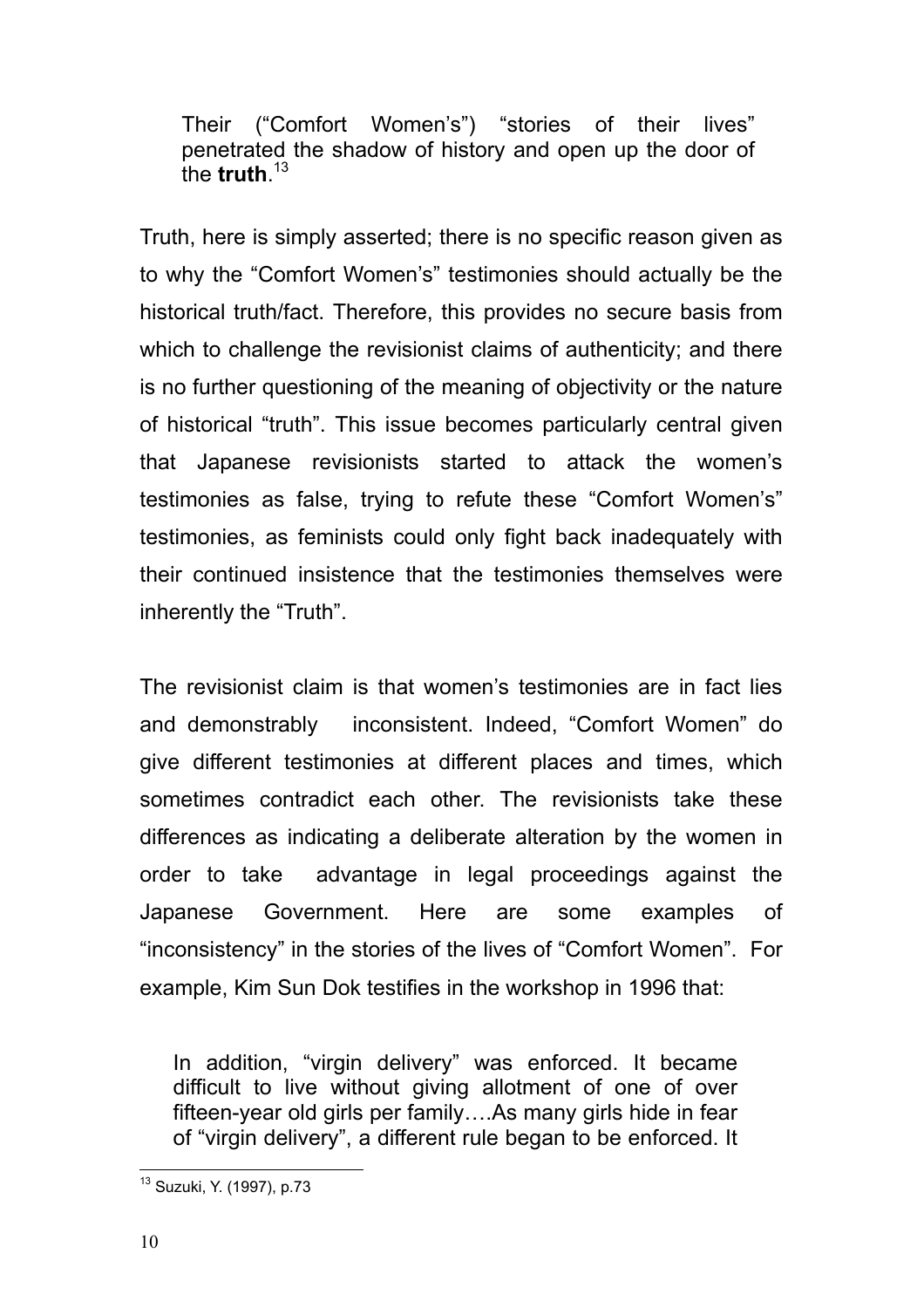was rumoured that either the elder one or the younger one, they would take one young female from a family. Because my younger sister was so small, I met a "supervisor" thinking that it was no worse than my sister would be taken. I asked him what sort of job it was, and according to him it was temporary (part-time) nurse or a sewer of military uniform, something to do with the military. So I decided to go. It was 1937. I was 17 years old in Asian age. <sup>14</sup> (Translation mine from the Japanese text.)

However, according to the testimony based on the interviews by *The Korean Council for Women Drafted for Military Sexual Slavery by Japan,* the situation of her recruitment was as follows:

It was the middle of January or perhaps a little later, say the beginning of February 1937. I was 17 years old. I heard girls were being recruited with promises of work in Japan. It was said that a few had been recruited not long before from P'yongch'on where we had lived with my uncle. I wished that at that time I had been able to go with them, but then I suddenly heard a Korean man was in the area again recruiting more girls to work in the Japanese factories. I went to P'yongch'on to meet him and promised him I would go to Japan to work. He gave me the time and the place of my departure and I returned home to ready myself to leave. In those days people were rather simple, and I, having had no education didn't know anything of the world. All I knew – all I thought I knew –was that I was going to work in a factory to earn money. I never dreamed that this could involve danger. [15](#page-13-1)

Another example is the testimony of Mardyiem from Indonesia. In her testimony in December 1995, she described the situation of her recruitment in this way:

<span id="page-13-1"></span><span id="page-13-0"></span><sup>&</sup>lt;sup>14</sup> Senso Giseisha wo Kokoroni Kizamukai, eds. (1997), p.40. (Hereafter Senso Giseisha) <sup>15</sup> The Korean Council eds. (1995), pp.43-44. In this book she gave the testimony anonymously, but later she revealed her name. In this testimony "virgin delivery" is not mentioned at all.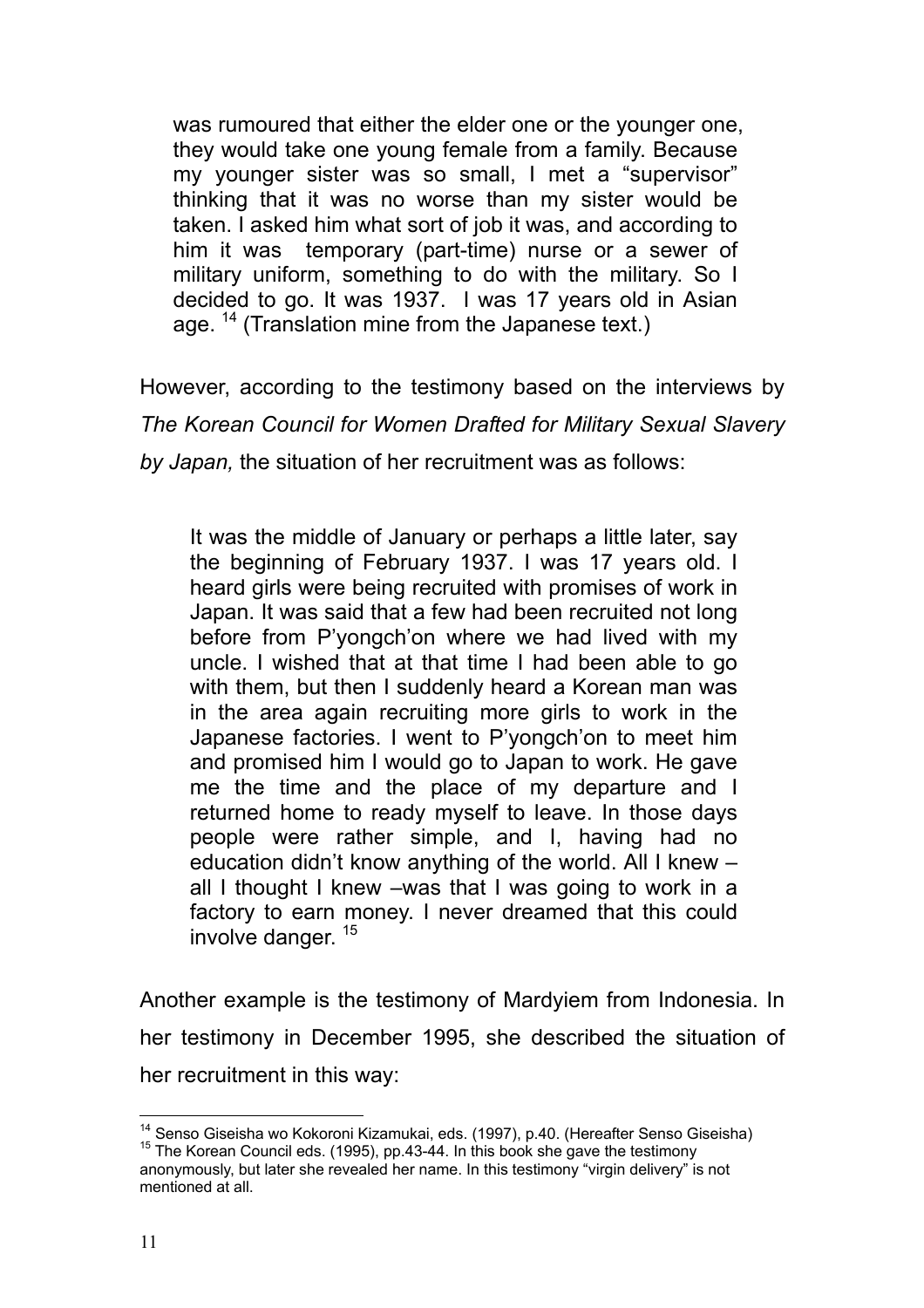(In 1942, – my own addition) a Japanese doctor called "Sogenji" came from Kalimantan. According to him, he was looking for those who want to work at Kalimantan. And he was looking for those who work at restaurants and theatres. The news of recruitment was not official but was rumoured among people.  $16$  (Translation mine from the Japanese text.)

However, in the testimony made in July 1996, she said that,

The reason why I moved was that the Japanese mayor announced that the Japanese came to Jagjakarta to recruit people as labourers. And I was asked to join them, offered a job in a theatre.<sup>[17](#page-14-1)</sup> (Translation mine from the Japanese text.)

Another example is Kim Haksun, the first woman to have come forward as a "Comfort Woman". Kim Haksun's testimonies made at various times and places, present different stories of her life at different periods and are arguably in that sense inconsistent.<sup>18</sup> In Asahi Shinbun (Asahi Newspaper), it was reported that she was recruited in 1939 in Pyongyang by a local influential man who offered her a high earning job. She was taken from Pyongyang by a train with Japanese soldiers. According to Ishikawa, a Japanese policeman and a villager came to Kim and told her that if she worked as *Teishintai* (girl labourer) she could earn a lot of money and that she must accept the offer because that was the Emperor's order. Then, she was dragged into a Japanese truck, which took her to Pyongyang, and from there took a train to China.

<span id="page-14-0"></span><sup>&</sup>lt;sup>16</sup> Asia Forum, ed. (1997), p.13

<span id="page-14-1"></span><sup>17</sup> Senso Giseisha (1997), p.123

<span id="page-14-2"></span> $18$  Asahi Shinbun Evening Edition, 6<sup>th</sup> December, 1991, Ishikawa, I. (1993), p.10, Nishino, R. (1993), pp.32-3, The Korean Council (eds.) (1995), pp.33-4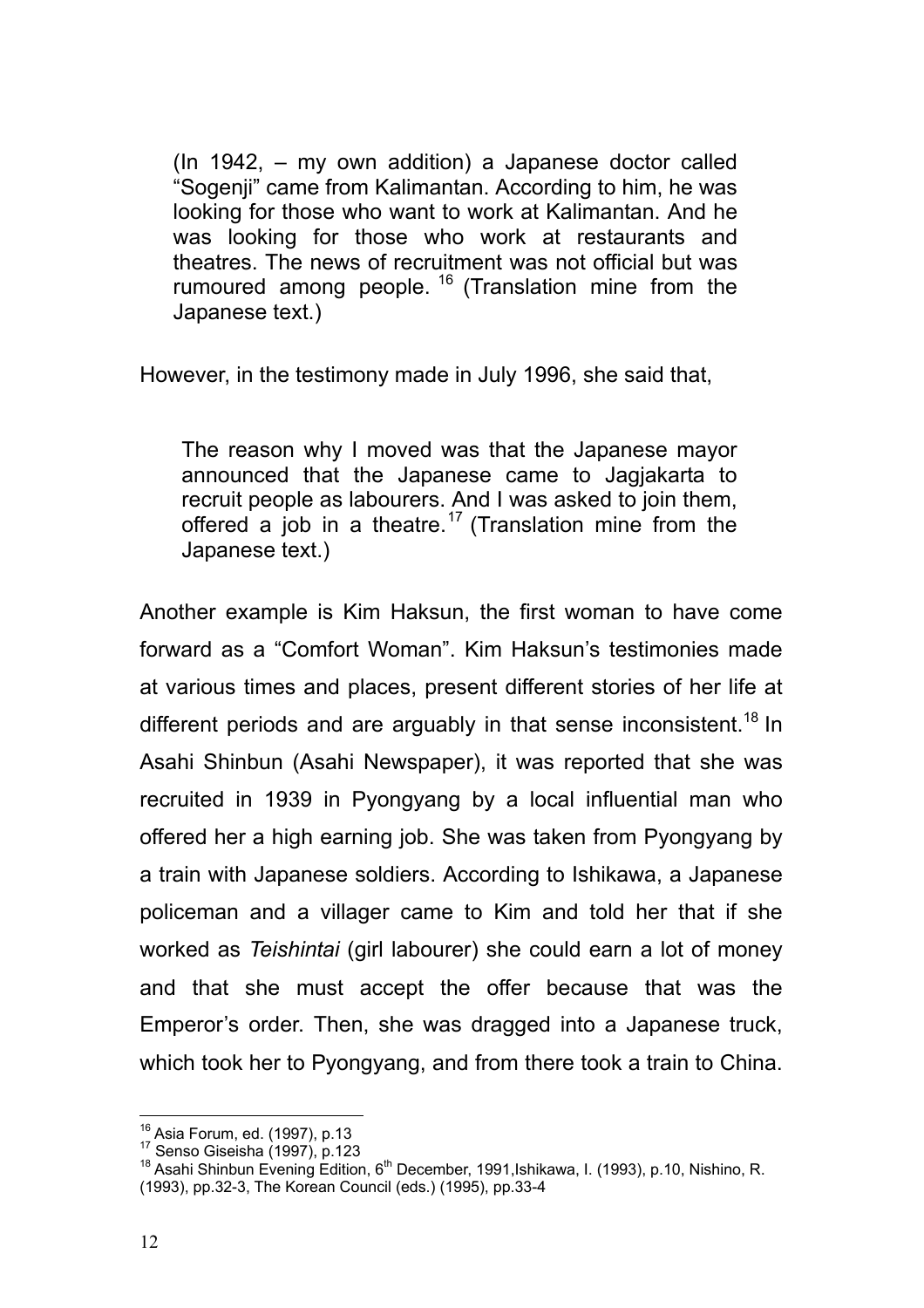Nishino's rather different story is that Kim was adopted by Mr. Kim and attended a kisaeng (entertainment girl) school for three years. When she was seventeen years old, she was taken by her stepfather to China to earn money, where she parted with her stepfather. Then she was taken to the house of the Chinese by Japanese soldiers and was locked in a room. Finally, in the testimony published by the Korean Council for Women Drafted for Military Sexual Slavery by Japan, Kim says that she was fostered by a family who trained kisaeng by a contract her mother made, for which her mother received 40yen.<sup>[19](#page-15-0)</sup> After she had had enough training, her foster father took her and another girl to China, where he was interrogated as a spy by the Japanese soldiers while Kim and another girl were taken into a truck.

If testimonies are treated simply as the apparent (therefore stable and unchangeable) historical "Truth", it becomes difficult to explain such inconsistency, which is often pointed out by revisionists and which has encouraged them in their claim that the women's testimonies are thereby rendered invalid. The historian Yoshimi Yoshiaki is one of a few left wing intellectuals and/or feminists that actually admit testimonies do often differ from each other, and argues that the "accuracy" of the testimonies of "Comfort Women" can be assessed by reference to other existing historical records. Though he is aware of the importance of all the testimonies, including less "accurate" ones, and stresses the necessity of examining the reasons for the "inaccuracy" or "modifications", what actually matters to him are only those testimonies which are useful in establishing the historical "facts". Moreover, criticising those

<span id="page-15-0"></span><sup>&</sup>lt;sup>19</sup> Yen is the Japanese currency.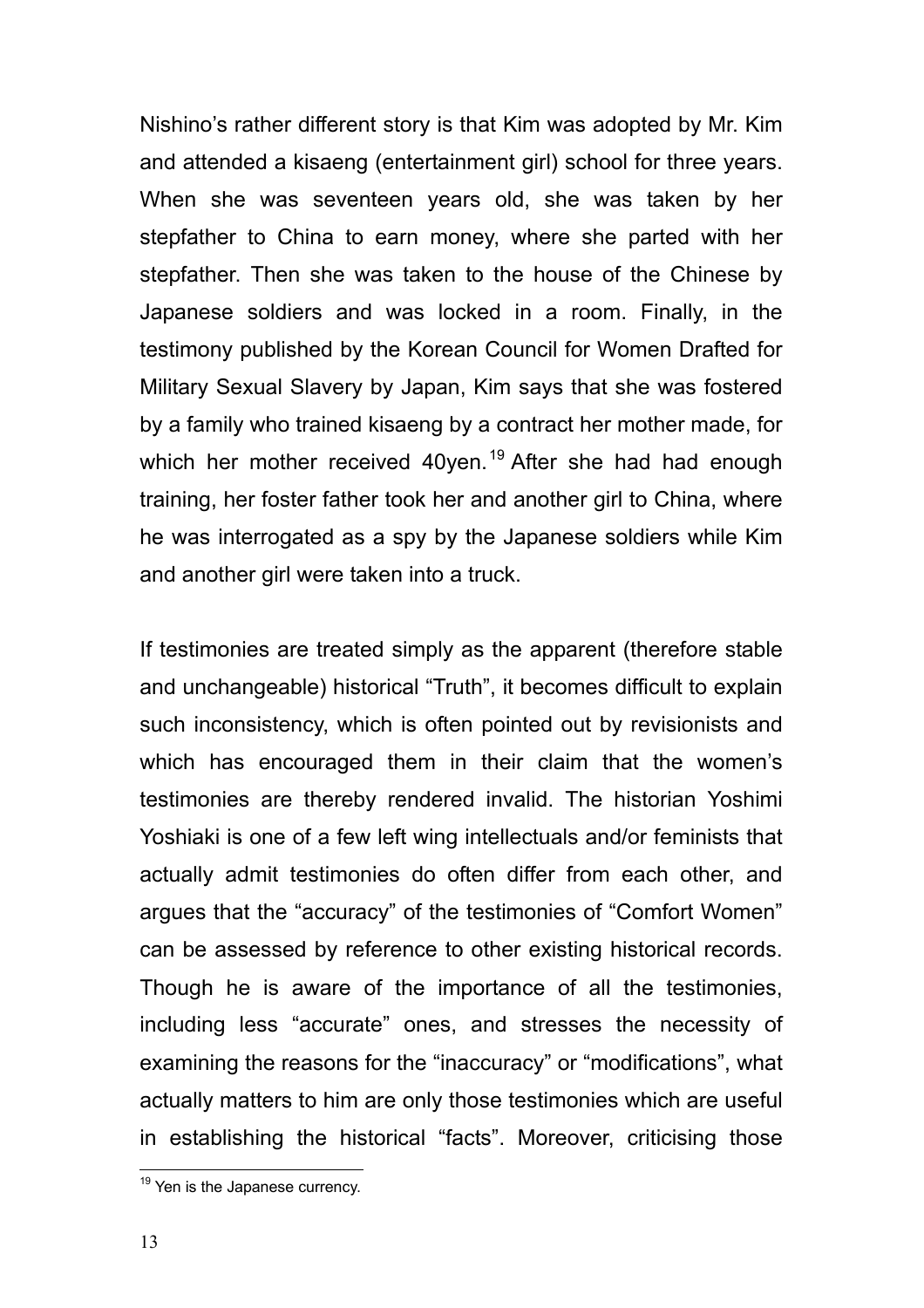revisionists who point out these inconsistencies, Yoshimi maintains that it is "apparent" to researchers that the testimonies published by *the Korean Council for Women Drafted for Military Sexual Slavery by Japan* is most reliable. The dilemma of this remark is, firstly, that people who read testimonies are not necessarily researchers, but people of all different backgrounds, therefore few of them will actually read all four different testimonies. The more important point is Yoshimi's presumption that he can judge (at once) which testimonies are "less" reliable. His own method for assessing the reliability/authenticity of testimonies is not clearly presented nor critically examined; to that extent, his method is no different from those of the revisionists.

When any explanation for inconsistencies is offered by feminists (and others), the main suggestion is that women suffer from post traumatic stress disorder. [20](#page-16-0) Referring to Judith Herman's *Trauma and Recovery*, feminists have argued that the women experience a "fragmentation" of memory, where the memories may be very clear as segments, but lack either connections to each other or a logical chronology. This is offered as the reason why women cannot tell the (consistent) story of their lives. Though this approach may offer some explanation of the inconsistency, it does not suggest any breakthrough in dealing with the degree of fragmentation or the seeming "inaccuracies". In both cases, "Comfort Women's" testimonies are treated as supplementary information and data that can help clarify the already "constructed" past. This is extremely problematic, as women are not treated as

<span id="page-16-0"></span><sup>&</sup>lt;sup>20</sup> Yang, C. J. (1997), Kuwayama, N. (1998)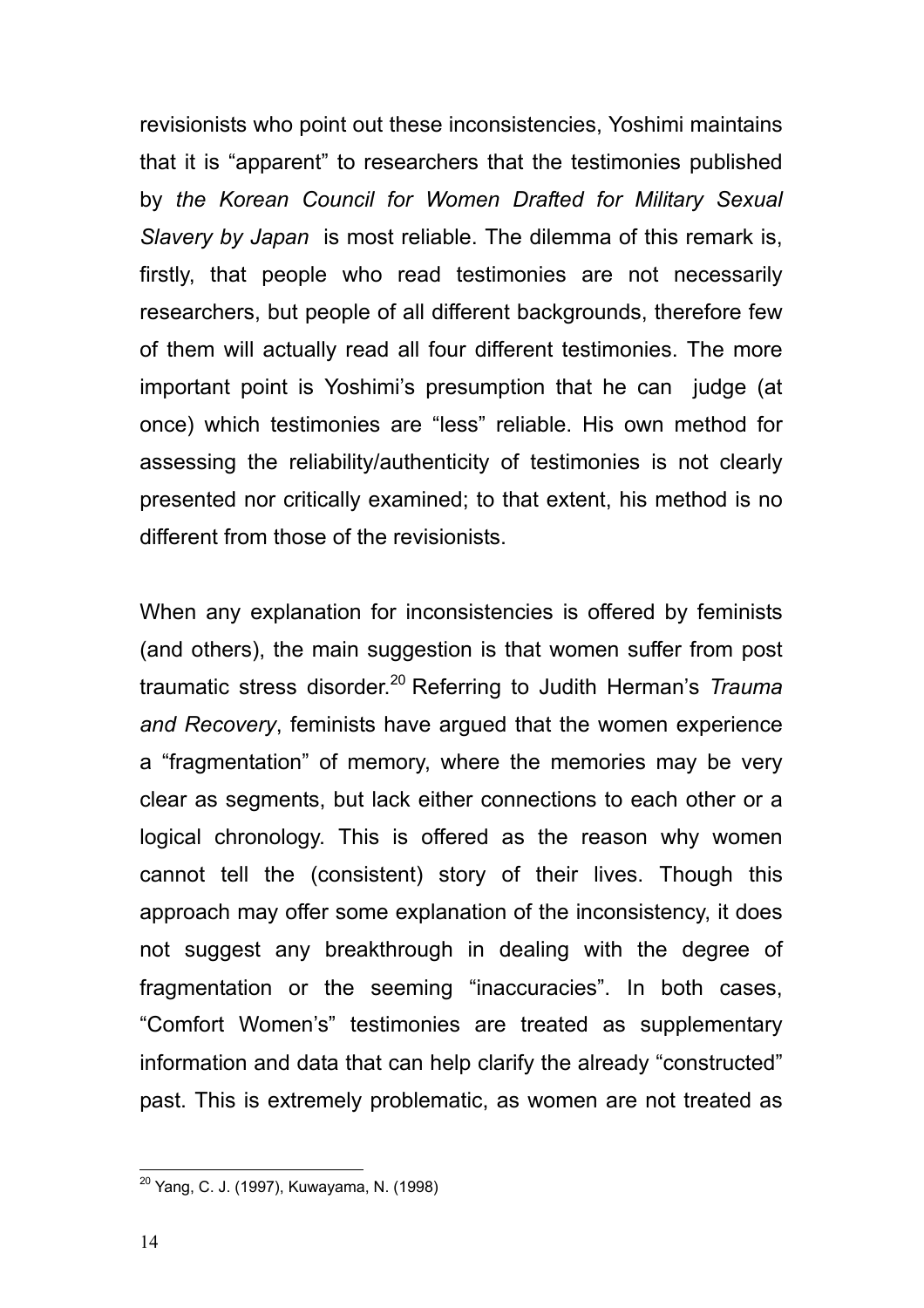being main figures in history, and so neither the dynamism in the meaning nor the power of their testimonies is recognized.

There are other problems that arise when feminists claim the "Comfort Women's" testimonies as the historical "fact/truth". One of theses is the positionality of researchers themselves. In most of the discussions, (feminist) researchers give little evidence of reflecting on their own role in producing (the text of) testimonies. Since many women gave testimony orally, partly because most of them were illiterate, most testimonies were recorded and edited by researchers or journalists.<sup>[21](#page-17-0)</sup> There were also testimonies published by researchers with detailed biographic information on some "Comfort Women", where the information is only mentioned by researchers and not given by "Comfort Women" themselves. Consider the case of Mardyiem from Indonesia, who was eager to become an actress, and applied for the job, because the recruiter (a Japanese dentist and businessman) Shogenji Kango was accompanied by her close friend who was working as a singer. Envying and believing her friend, she was willing to take the offer, which turned out to be "working" as a "Comfort Woman". After she became a "Comfort Woman", she got pregnant, and was first asked to take some medicine to abort the child. Although she took it for a week it did not work, and the proprietor then asked a German female doctor to carry out an abortion. Without appropriate tools or anaesthetics, the doctor removed the foetus

<span id="page-17-0"></span> $21$  Only a few exceptions are autobiographies by Maria Rosa Luna Henson from Philippines, Jan Ruff-O'Herne from Netherlands (now living in Australia), Mun Okuchu and Kim Yonshim from South Korea and a picture diary by Remedios Felias from the Philippines. However. even these are also not free from the editing and translating process. Ruff-O'Herne (1994), Henson, M. R. L. (1995), Mun, O. and Morikawa, M. (1996), Felias, R. (1999), Kim, Y.-S. (2000)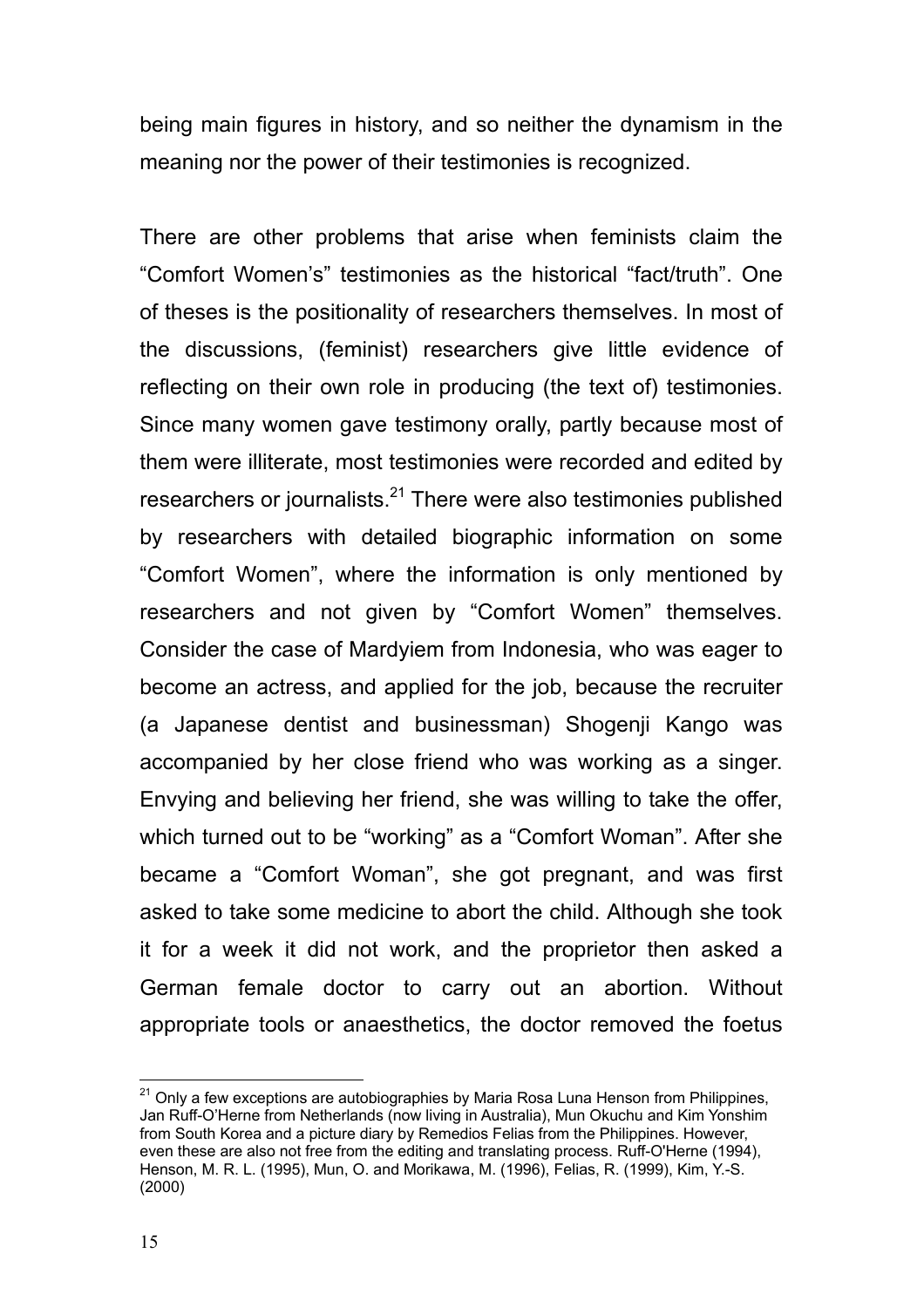by scraping the womb without anaesthetics. The foetus was still alive. These detailed descriptions, however, are only given in the story of her life as written by a researcher called Kawada Fumiko.[22](#page-18-0) In the testimony Mardyiem made in 1996 in Japan, she describes the situation as follows:

I was brought up in Yogyakarta, but was taken up to a place called Banjarmasin in (the former Borneo). The reason why I went there was the Japanese mayor announced that the Japanese come to Yogjakarta for recruitment. I was asked to come, offered a job in theatre. $^{23}$  $^{23}$  $^{23}$ (translation mine from the Japanese text)

In 1943, when I was fourteen years old, I became pregnant, When my pregnancy became apparent, I was called and was forced to abort without anaesthetics.  $24$  (translation mine from the Japanese text)

As has been suggested by this example, when the stories given by researchers and the women themselves are compared, the contents and the comprehensiveness of them diverge and often stories presented by researchers are more detailed. For a full understanding of the system of "Comfort Women", it is of course crucial to have extra knowledge of the lives of "Comfort Women", which they themselves either were unaware of or could only give to researchers they trusted, but not in the public hearings. However, concerning stories provided by researchers, it is hard to differentiate what was really said by the women themselves and what was added or omitted by the researchers in the course of their own researches. This is a particularly complicated issue,

<span id="page-18-1"></span><span id="page-18-0"></span>

 $22$  Kawada, F. (1997)<br> $23$  Senso Giseisha (eds.) (1997), p.123

<span id="page-18-2"></span> $24$  Senso Giseisha (eds.) (1997), p.125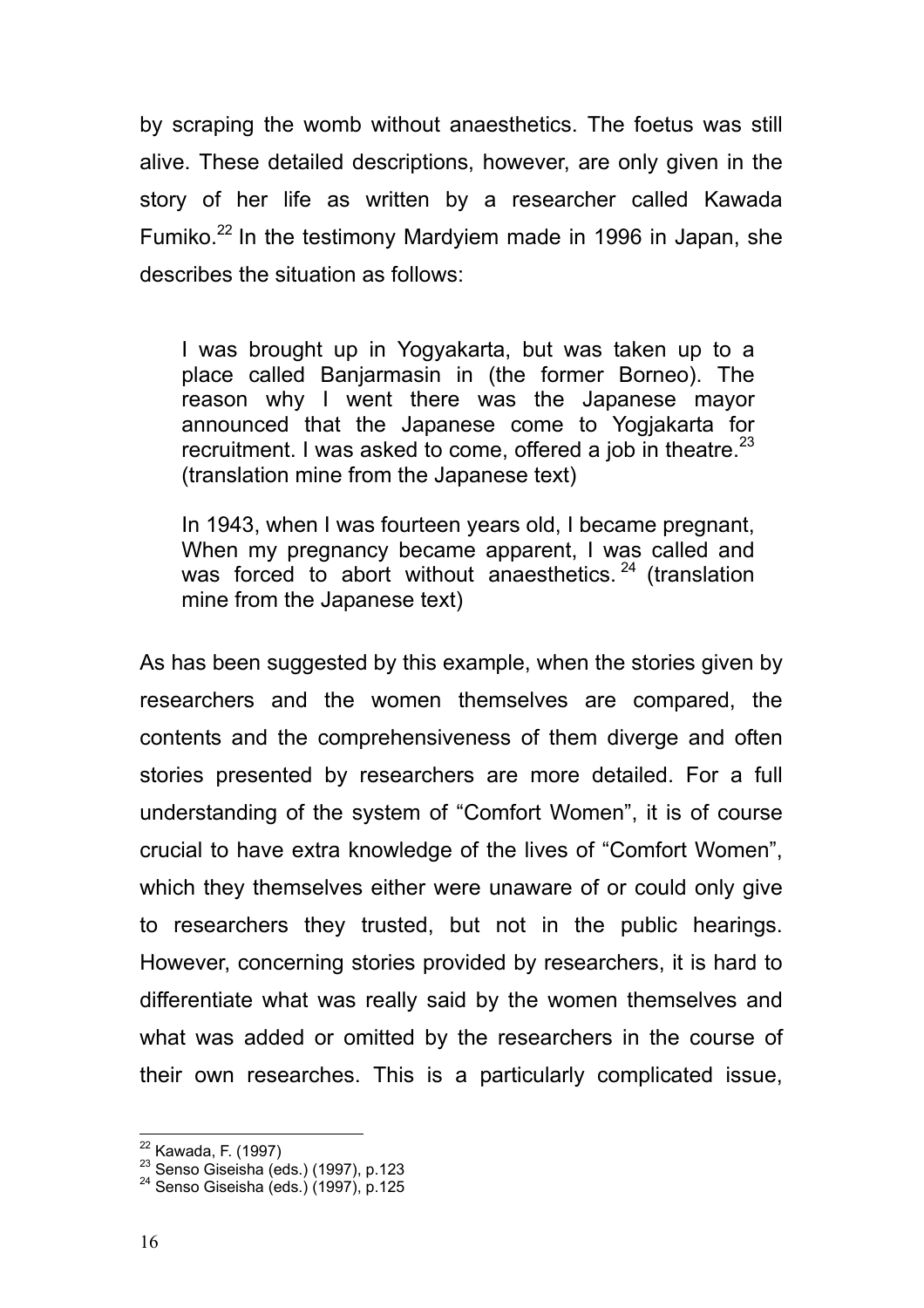because most of the oral testimonies of the women themselves are indeed recorded and edited by the researchers . It seems likely that when researchers recount the lives of ex-"Comfort Women", in summarising their testimonies, they unintentionally modify or sometimes change the testimonies in order to suit their own perspectives and needs. Researchers who work hard to deliver these testimonies to a wider audience by transcribing, translating, editing and publishing tend to regard themselves as transparent tools that bring the women's testimonies light. This is a risky assumption.

However, here arises a question as to whether the involvement of researchers means that "Comfort Women" are just being exploited, deprived of their own actual voices, and their voices only used as a political agenda? I would like to argue against such a claim. Recently, there has been a lot of research into testimonies, and some researchers have started to treat testimonies as "the powerful textual affirmation of the speaking subject."[25](#page-19-0) And it is from this perspective that I would like to look at "Comfort Women's" testimonies. Testimonies should, in short, be understood as the space for the complex process of subject formation and the agency's relation to this process. These "Comfort Women" are, therefore, not exploited beings but actually participate in the testimonial construction process.

#### **Testimonies as the space for subject formation**

<span id="page-19-0"></span> $\overline{a}$  $25$  Beverley (1992), p.73. On testimonies, see Salazar, C. (1991), Sommer, D. (1991), Beverley (1992), Carr, R. (1994), Beverley, J. (1996), Beverley, J. (1999), Thoma, P. (2000).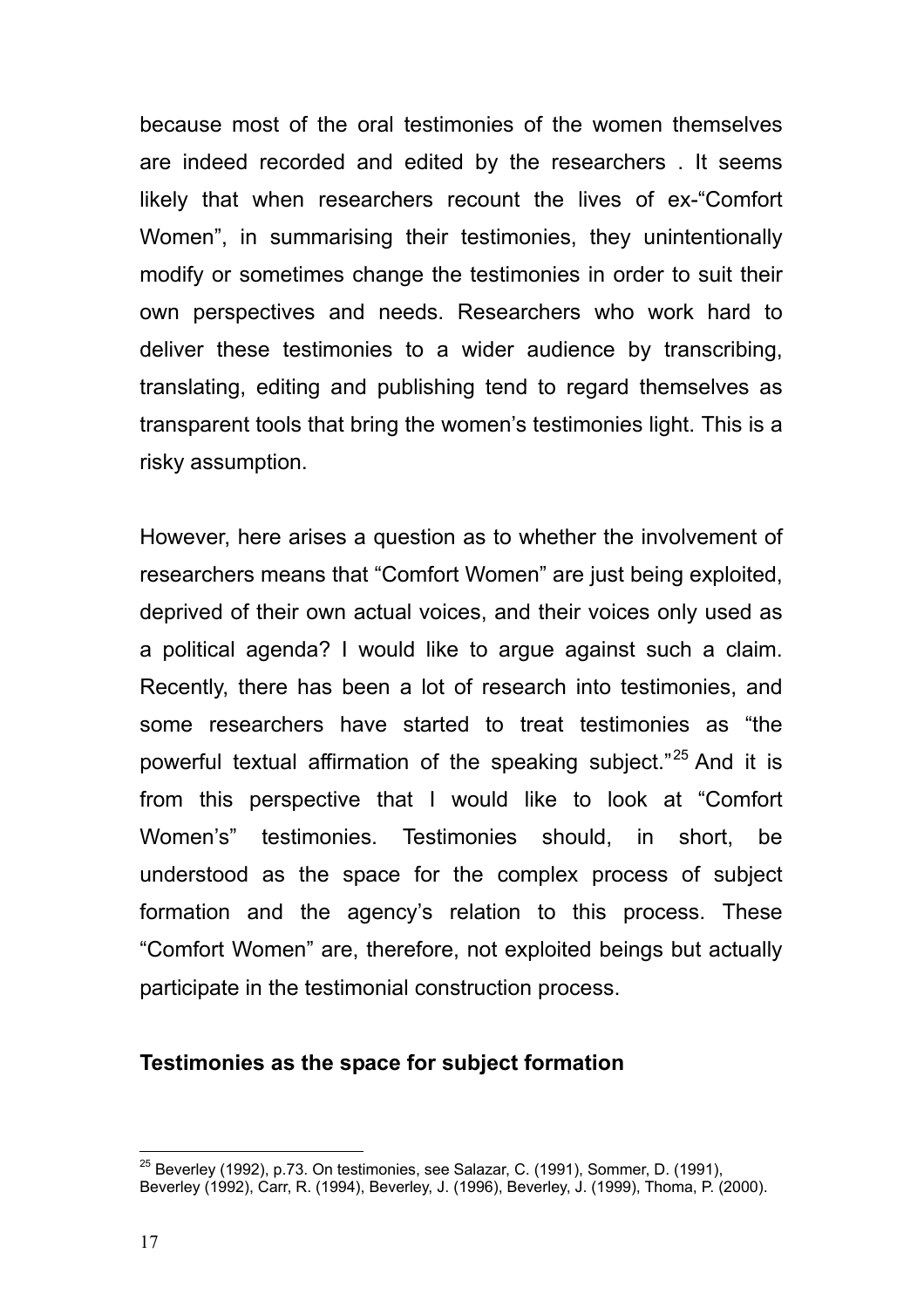In Athusser's theory of interpellation, the subordination to authoritative voice (power) takes place through language. To become subjects, thus means they come to exist as linguistic beings. However, there are some difficulties in Althusser's theory of interpellation. In Butler's reading, one of the problems that Althusser did not explore much was the possibility of the subject to subvert, because subject for him is only constituted according to given ideologies. Following Butler's argument, it is that although the subjection is initiated by the call and operated within certain ideologies, subjects are neither fully constructed in accordance with such hailing nor can the process of subject-formation ever be completed. In other words, subjects are not determined by discourse, and they are open for resignification, and actively involved in the process of interpellation. As subjects are constructed being called by certain names, there arises the possibility of subversion of these original names. What needs to be stressed here is that the individuals are not only waiting passively to be assigned their names. They might, and this is particularly pertinent in the analysis of "Comfort Women", have started to talk some time ago. As the utterance of the individuals meets the call of the addresser (ideology), they could become the subject, so being recognised. Here their own initiative in voicing becomes important. Although individuals' active involvement in voicing their message is crucial, it is necessary to clarify the fact that only the voices which meet a certain ideology can be heard, and can thus become subjects. If one borrows the argument from Gayatori Chakravorty Spivak<sup>26</sup>, most individuals are foreclosed to become subjects as they are not actually "hailed", therefore they

<span id="page-20-0"></span><sup>&</sup>lt;sup>26</sup> Spivak, G. C. (1988d), Spivak, G. C. (1999).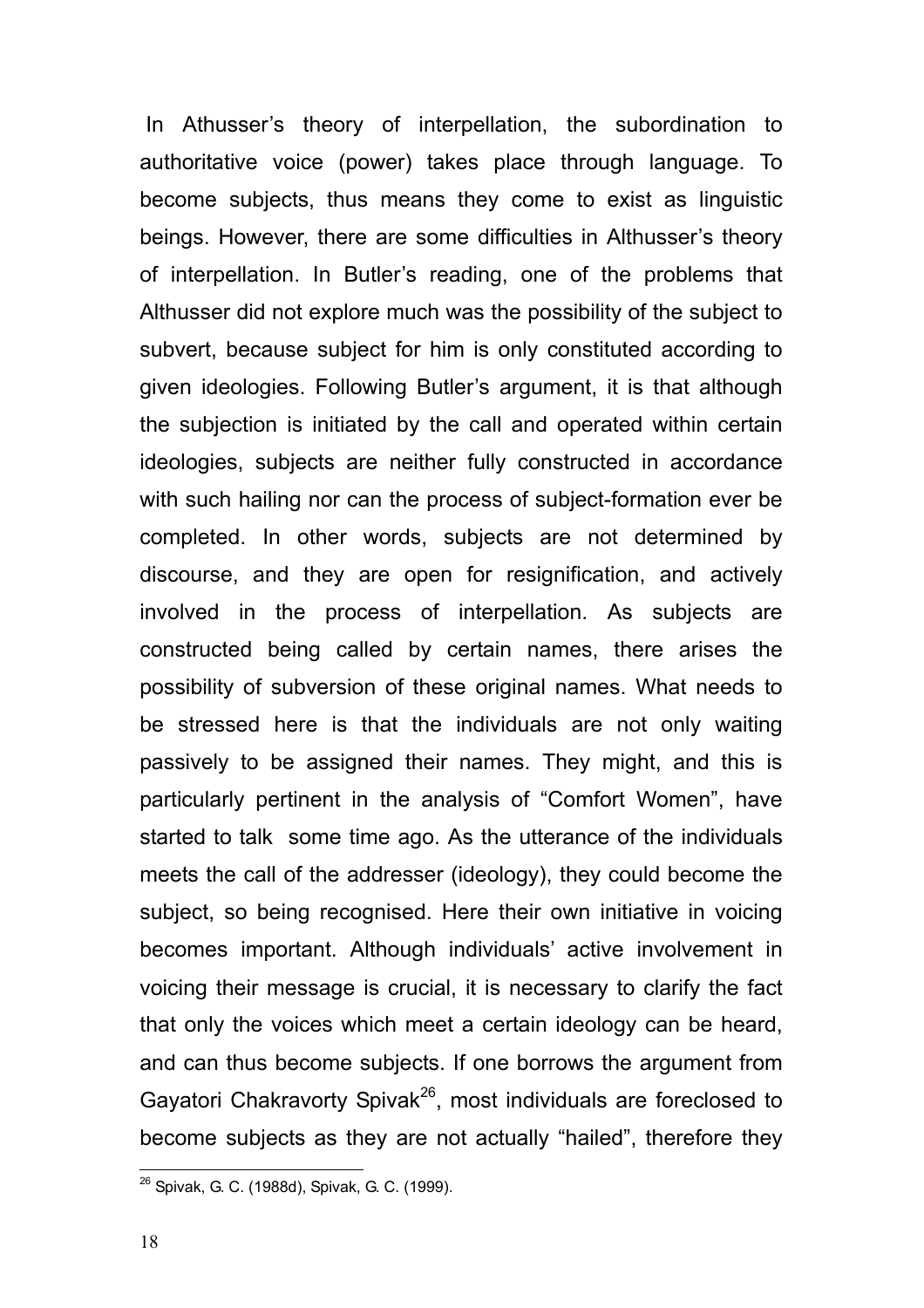are not heard and do not become discursive beings. What I would like to emphasise, based on Butler's argument, is that there is no agency (individuals) prior to subject-formation. The voices of individuals are found retrospectively, after the constitution of subjects, when resignification is taking place.<sup>[27](#page-21-0)</sup> Because of the interaction and dynamics of interpellation, subjects are always imperfect and individuals cannot be exhausted. I argue, following the theory of interpellation, that testimonies can be the moment or space for formation and subversion of subjects. This way of viewing testimonies goes beyond the discussion of truth-value or exploitation of the narrator by the listeners.

"Comfort Women's" testimonies too, can be considered as an attempt to constitute subjects, where the agency emerges, and I will present some examples of these, below. As I said, many "Comfort Women" started to give testimonies from the beginning of the 1990s answering the call to tell of their experience during the Second World War. However, long before they came forward in the 1990s, quite a few of them had started to talk. Therefore, it is not in the 1990s, as mostly suggested, that their voices suddenly emerged for the first time. The voices were there, but only retrospectively present, and they were not heard. Even before the 1990s, some of the women attempted to speak, but their efforts met with little success. Their speech has only been listened to from the 1990s, when, I suggest, the ideologies surrounding the "Comfort Women" issue changed, and so enabled the formation of a certain subjectivity of "Comfort Women". The maturing of feminism, to give an example, allowed for an international and

<span id="page-21-0"></span><sup>&</sup>lt;sup>27</sup> Butler, J. (1995b), p.135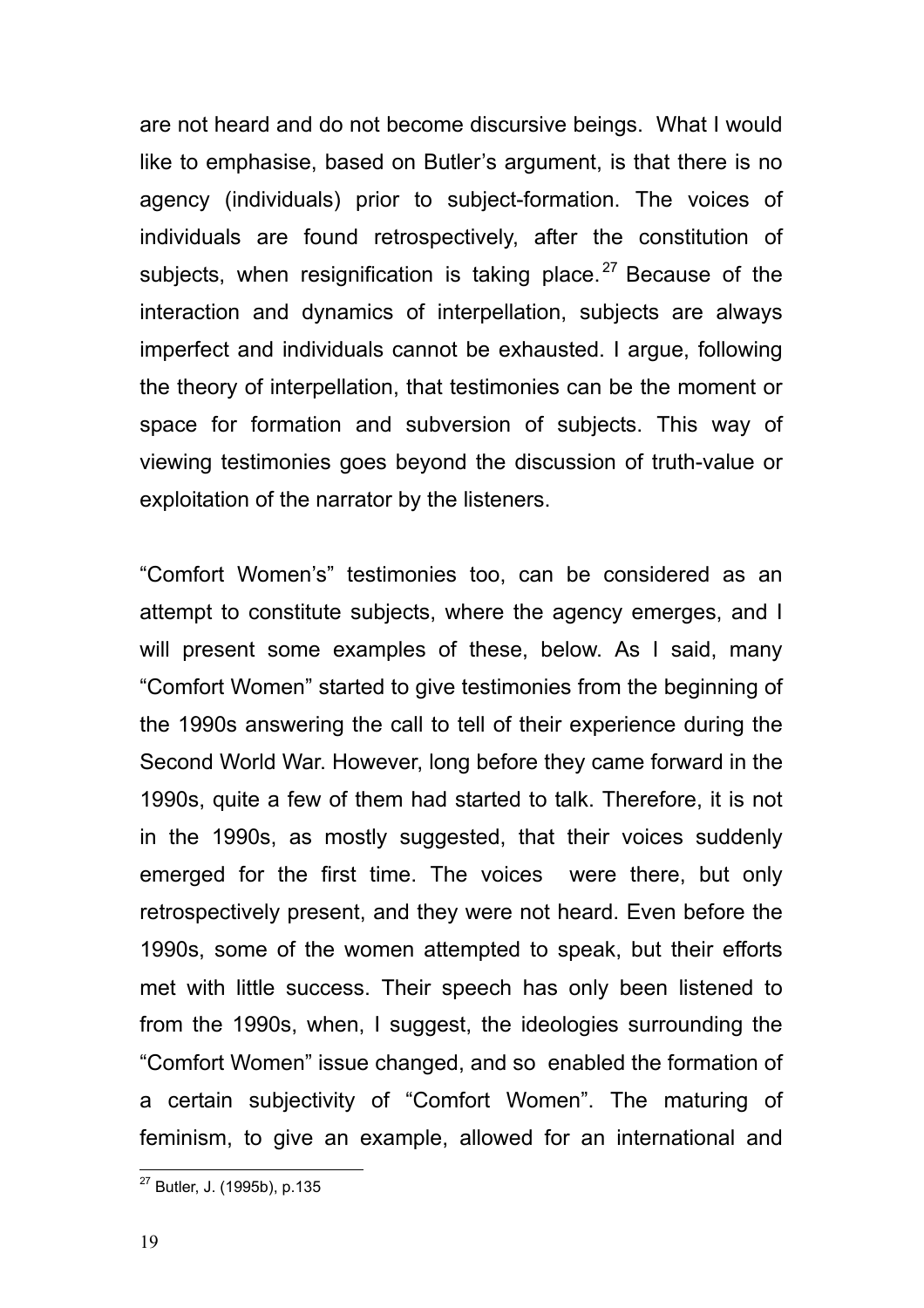global collaboration, which helped enhance the awareness of women's human rights in international institutions.<sup>28</sup>It also helped introduce a shift in the notion of "rape" in an international setting as a war crime.<sup>[29](#page-22-1)</sup> Therefore, being sexually exploited is no longer something that the women should be ashamed of or blame themselves for. Once freed from their lives as "Comfort Women", the women not only buried their past deep in their hearts, being ashamed of what had happened to them, but also somehow blamed themselves for being the cause of the event. People around them also treated them as outcasts or socially deviant. These women were in despair, believing for many years that their stories of suffering and abuse and murmurings of complaint would never be listened to. Therefore, the time when they met the call for sexually enslaved women not to be ashamed and not to blame themselves for what had happened, was the moment of their subject formation. Feminists had started to claim that it was the Japanese Government that was responsible, and pleaded that the survivors of the system of "Comfort Women" should face up to their past bravely, in order to restore to themselves their dignity. With this change in the climate of opinion, women began to constitute the subject position as the "victims" of the system of "Comfort Women". Such a calling came to emerge nearly fifty years after the Second World War, and was aided by the growth of feminist movements, particularly in Asia, which had slowly started to carry out investigations into sexual slavery during the Second World War.

<span id="page-22-0"></span> $^{28}$  For example, The UN Women's Conferences since 1965. See Charlesworth, H. and C. M. Chinkin (2000), p.48 and Chapter 7.

<span id="page-22-1"></span><sup>29</sup> Stetz, M. D. (2001), p.92, Charlesworth, H. and C. M. Chinkin (2000), pp.252-255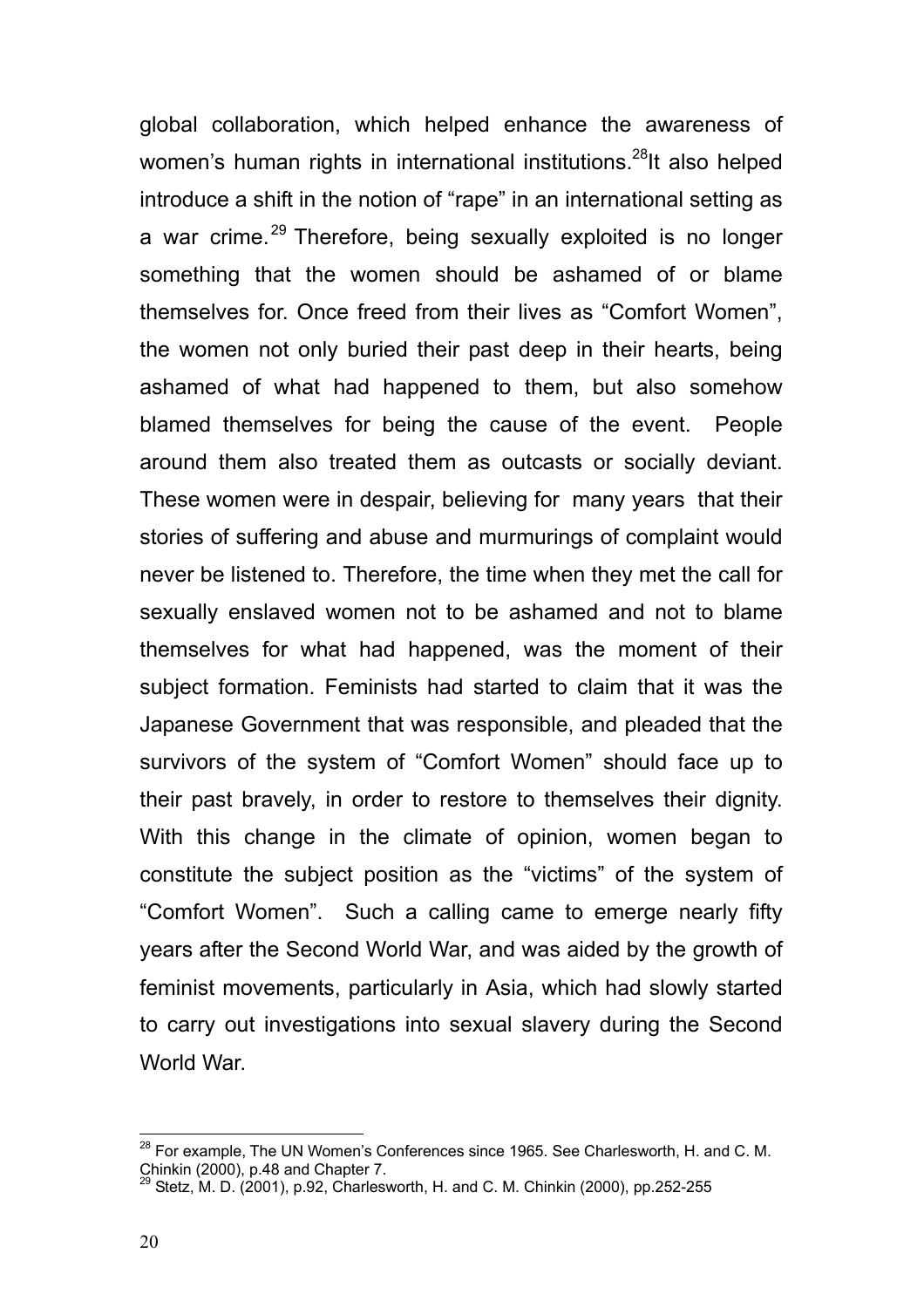One of the Filipina "Comfort Women", Maria Rosa Luna Henson described how she was very shocked to hear a women's appeal on the radio on 30th June 1992, and she can never forget it.<sup>30</sup> "Do not be ashamed of yourself. Having been sexually enslaved is not your fault. It is the Japanese Military that is responsible. Please stand up and fight for your right."<sup>[31](#page-23-1)</sup> Henson lived a very painful life because of her experience as a "Comfort Woman", and particularly after her mother's death, who was the only one to know she had been a "Comfort Woman", she felt isolated in not being able to talk about her experience. Therefore, she was astonished to hear the appeal on the radio. Many women describe their joy at being recognised by coming forward to testify and express how relieved they were that their sufferings were actually listened to.

There is no single healthy part in my body. I hurt everywhere. There was a time when I suffered severe insomnia. But since I have now poured out my life story to you I feel much more easy. I will be able to sleep and eat much better. (Mun Okchu, South Korea)<sup>32</sup>

It is extremely hard to tell the painful experiences during the War, but by unloading the burden like a mountain from my shoulders, and pulling out thorns from my wounded heart, I felt my strength and dignity, which had been lost for ages, were being recovered. (Maria Rosa Luna Henson, the Philippines – translation mine from the Japanese text) [33](#page-23-3)

<span id="page-23-2"></span><span id="page-23-1"></span>

<span id="page-23-0"></span><sup>&</sup>lt;sup>30</sup> Henson, M. R. L. (1995), p. 163<br><sup>31</sup> Henson, M. R. L. (1995), p. 168<br><sup>32</sup> The Korean Council (eds.) (1995), p.114

<span id="page-23-3"></span><sup>33</sup> Henson, M. R. L. (1995), p.172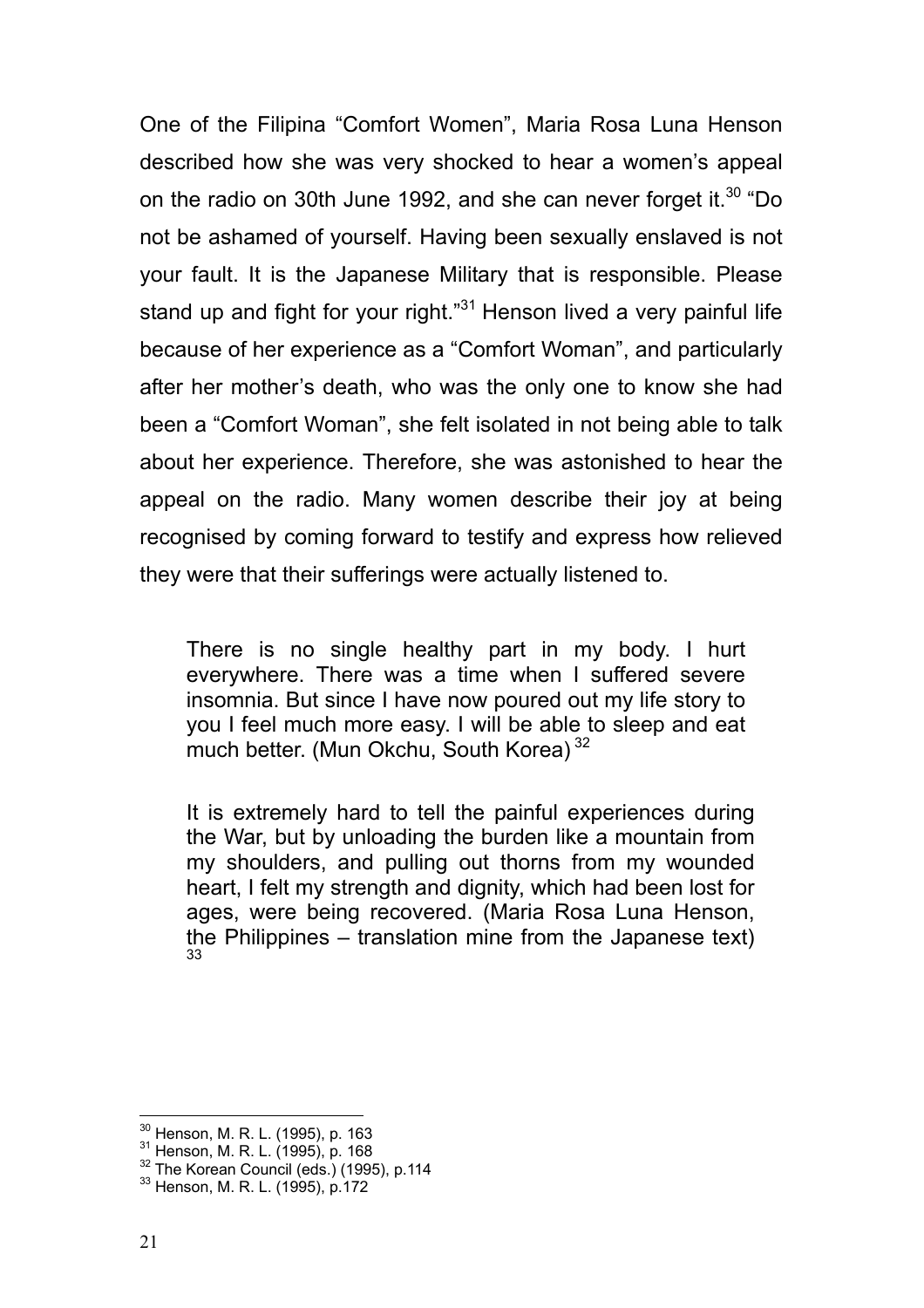Now, having reported to the Council and after having poured out my story, I feel so relieved. (Yi Yongsu, South Korea $)^{34}$ 

As I said earlier, some women had been trying to speak out about their experience before the 1990s, for example, in the 1970s or 1980s, but they were never heard. One of the examples can be presented from So Shin Do, a Korean Women who has been living in Japan for fifty years after the War. Having lived in very harsh financial conditions for a long time, and realising that she could not cope with such difficulty any longer, she applied for social benefit in the 1970s, to the local welfare office. However, far from being sympathetic to her, the staff at the office and neighbours humiliated Song Shin Do making insulting remarks that she was not entitled to receive the benefit and should go back to Korea.<sup>[35](#page-24-1)</sup> Unable to bear such abusive treatment from the staff at the local welfare units and also of a local council assembly member, she got angry and shouted: "Stop making a fuss! I served in the battlefields. I fought for this country. You have no right to speak ill of me!"<sup>36</sup> But nothing changed. She was made fun of, was insulted and shouted at to go back to Korea. She had never told anyone explicitly about her past as a "Comfort Woman".<sup>[37](#page-24-3)</sup> However, as she had to register as the local office as a *Higkiagesha* (repatriate) from the battlefield in China in order to receive her food ration when she came to Japan, everyone around her noticed (or would suspect) that she had been a "Comfort Woman". Many ex-soldiers who went to the war knew about comfort stations, and as Song Shin Do, a Korean

<span id="page-24-0"></span><sup>&</sup>lt;sup>34</sup> The Korean Council (eds.) (1995), p.94

<span id="page-24-1"></span> $\frac{35}{35}$  Zainichi no "Ianfu" Saiban wo Sasaeru Kai (eds.) (1997), p.98. (Hereafter Zainichi)  $\frac{36}{37}$  Jyugun Ianfu Mondai Uriyoson Network (YosonNet), p.54 37 Zainichi (eds.) (1997), p.102

<span id="page-24-2"></span>

<span id="page-24-3"></span>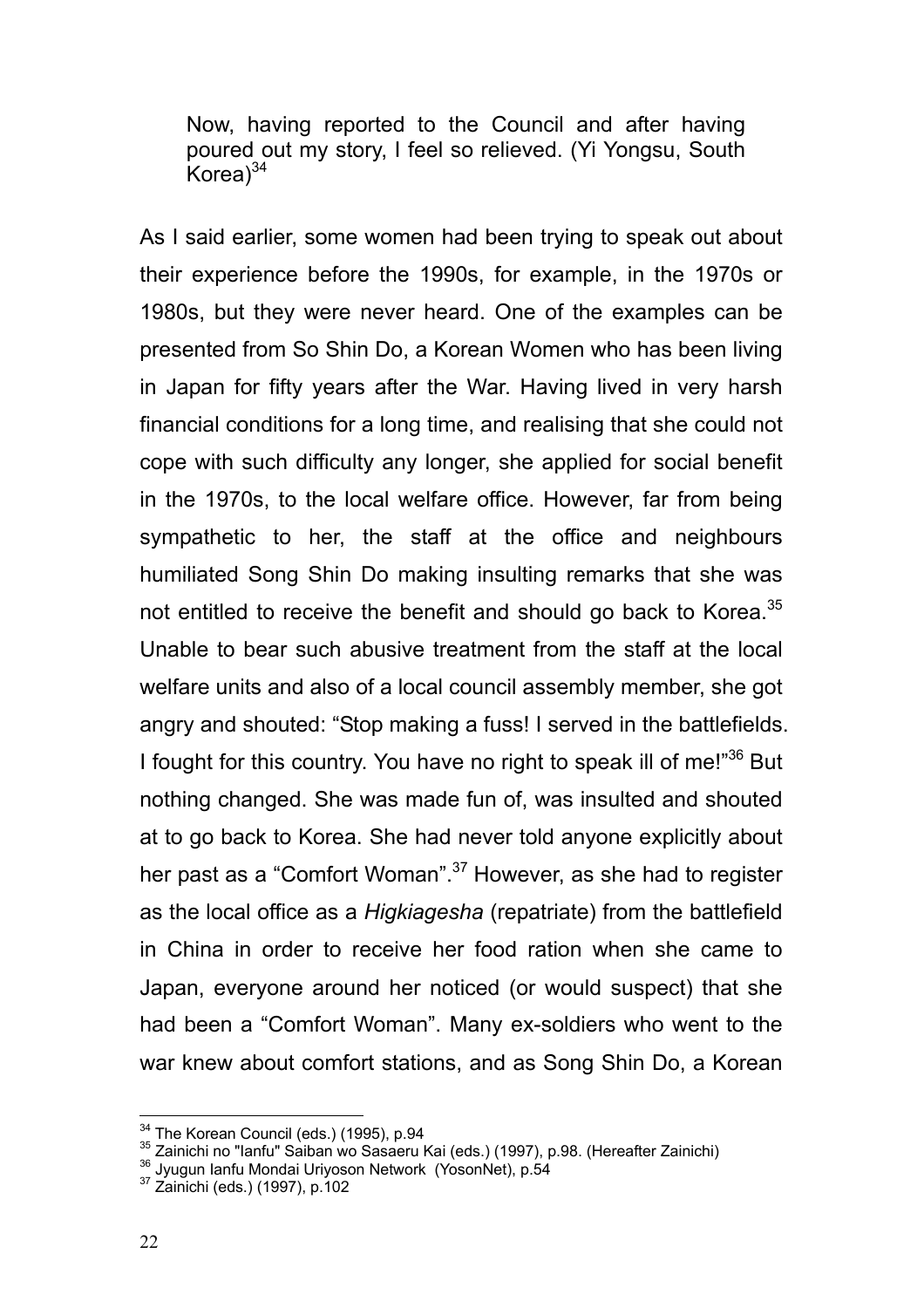woman, returned from the battlefield, people often gossiped unsympathetically that she had been a "Comfort Woman".<sup>[38](#page-25-0)</sup>

It was only in 1992, when the issue of "Comfort Women" began to be discussed widely that Song Shin Do's voice met receptive ears for the first-time.  $39$  Although it would be an overstatement to say there was a fundamental shift in patriarchal ideology, the 1990s was the period during which the problematic issue of women's sexual exploitation by capitalism and the nation-state found a wider space for discussion. This context enabled a new call of interpellation, finally meeting Song Shin Do's anguished cries. By being recognised and in turn by recognising herself as a victim of the system of "Comfort Women", who had suffered sexual exploitation at the hands of the Imperial Japanese Military, she could also gain fuller? understanding of the reason for her suffering: the nature of the colonisation of Korea, and the discrimination against Koreans in Japanese society. Listening, in the thirteenth oral proceedings of her court case in March 1997, to the extended explanation of the social structure of discrimination endured by her and other Koreans in post-war Japan, Song Shin Do is said to have remarked happily that: "I knew that I had been discriminated against, but I did not know why. But today, everything became clear. Nobody ever explained to me in such a comprehensive way."<sup>[40](#page-25-2)</sup>

<span id="page-25-0"></span><sup>38</sup> Zainichi (eds.) (1997), pp.101-2

<span id="page-25-1"></span><sup>&</sup>lt;sup>39</sup> Song Shin Do has only became known to those who now support her lawsuit and other volunteers today, through the telephone hotline set up in 1992 to gather information on "Comfort Women". An anonymous caller informed of Song Shin Do, suggesting someone should see her. Zainichi (eds.) (1997), p.5

<span id="page-25-2"></span><sup>&</sup>lt;sup>40</sup> Zainichi (eds.) (1997), p.10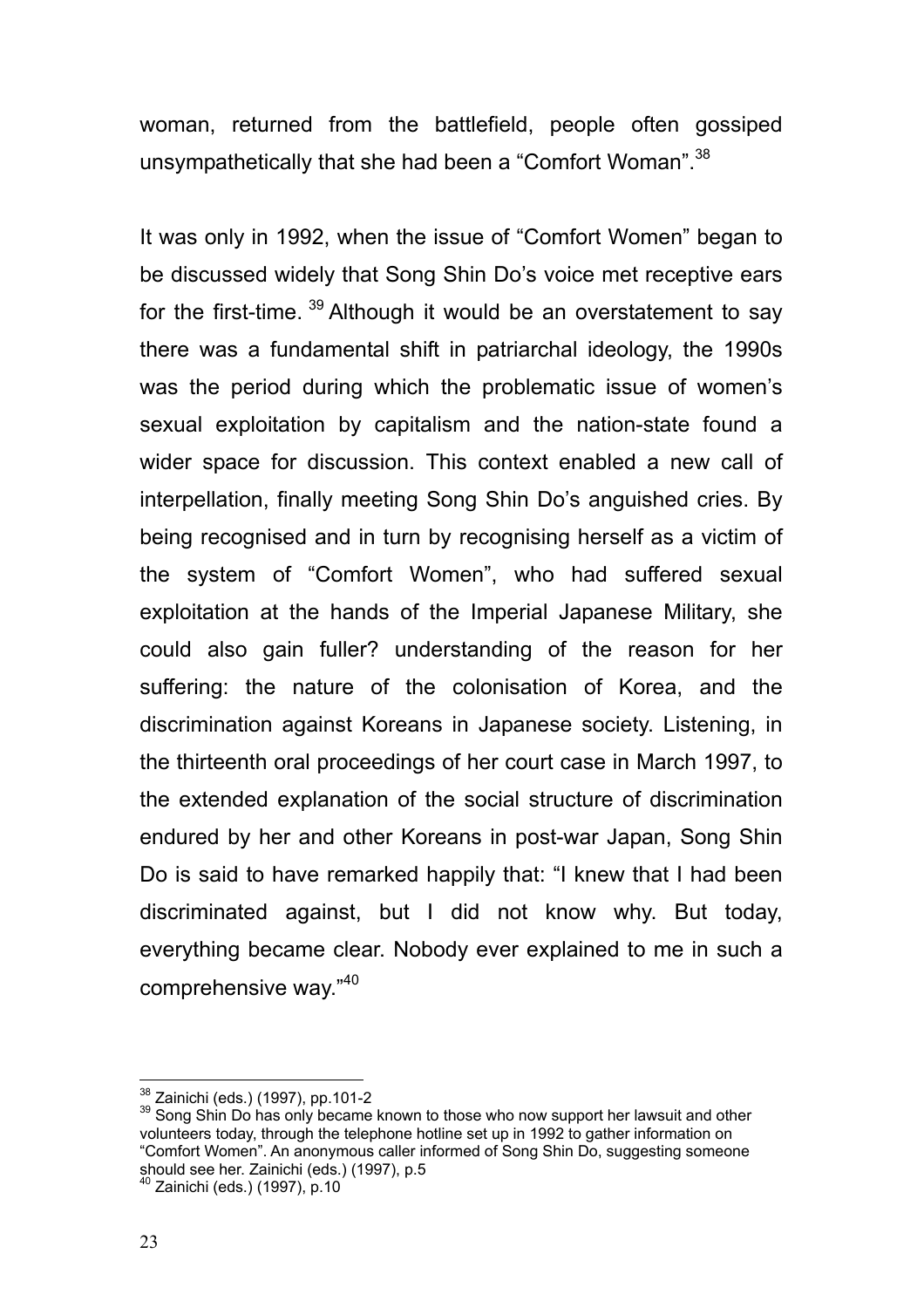What is important to stress here is that the subject can only be constituted in accordance with given ideologies. The most obvious indication of this is that the "Comfort Women" are constituted along the patriarchal dichotomy of virgin/whore. Many "Comfort Women" came forward in the 1990s in the ideological shift that no longer regarded being "Comfort Women" as a cause of shame, and saw the Japanese Government as responsible, rather than the women themselves. Once ex-"Comfort Women" started to give testimonies on their experiences, many of them emphasised the distress and anger of losing their virginity.

I did hospital work during the day, and at night I had to sleep with the surgeon. It was he who took my virginity. I had been brought up to value my chastity, and I believed it to be important. So I wept a lot. I thought I was ruined. (Mun P'ilgi, South Korea<sup>41</sup>)

… I want them (the Japanese) to compensate us for the sacrifices we were forced to make when we were virgins. They took us completely under their control, but now they are making feeble excuses about the recruitment of comfort women, and they say that we volunteered. (Yi Yongnyo, South Korea<sup>42</sup>)

These women want to make the difference between voluntary prostitution and virgins who were forced into prostitution. Stressing their virginity was a way to emphasise the difference from prostitutes who voluntarily sell sex for money, and this

<sup>&</sup>lt;sup>41</sup> The Korean Council (eds.) (1995), p.83

<span id="page-26-1"></span><span id="page-26-0"></span><sup>&</sup>lt;sup>41</sup> The Korean Council (eds.) (1995), p.83<br><sup>42</sup> The Korean Council (eds.) (1995), p.150. The last part of the second sentence here reads in the Japanese translation, "they say that civilians voluntarily recruit women" (implies no involvement of the government). Japanese version, p.240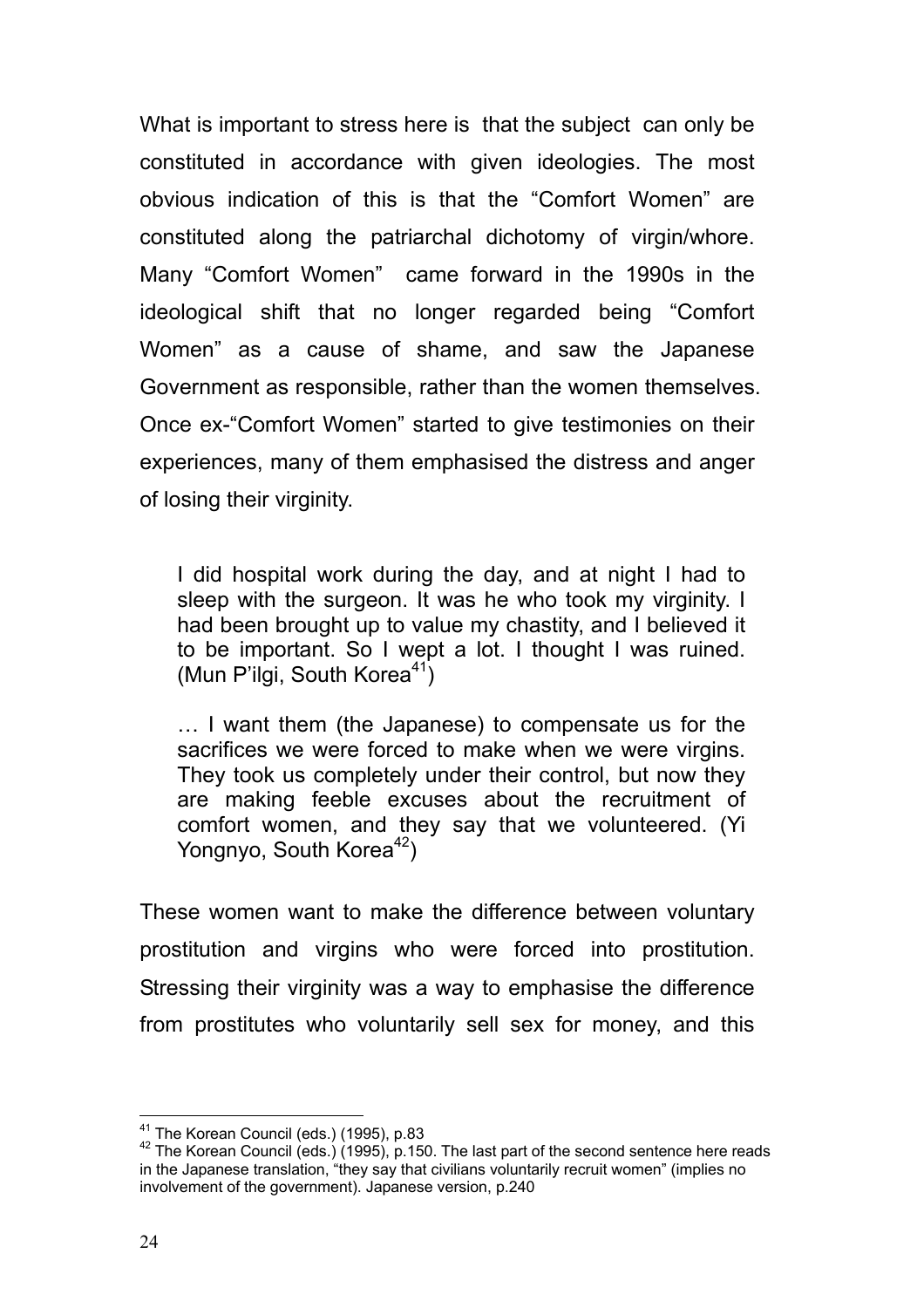claim surfaces more and more frequently in testimonies in the late 1990s.

In Korea, the idea of chastity is so important that you can sacrifice your life for it. (The Japanese Military) took hundreds, thousands of these women who strongly wished to be chaste. (Kim Tokkyon, South Korea<sup>43</sup>)

I sometimes hear very odd things. Those are Japanese politicians comments that "Comfort Women" are those who voluntarily became "Comfort Women" to earn money… In Korea, when it was much more conservative (than now), it was unimaginable that young girls would sell sex for money. (Chong Soung, South Korea – translation mine from the Japanese text<sup>44</sup>)

Such emphasis on the subjects is associated with the prevailing assumption that virgins who were brought into military sexual prostitution were somehow worse off than prostitutes. Moreover, such testimonies may have been triggered by the series of comments of conservative (right-wing) politicians in 1996 that "Comfort Women" were prostitutes under state regulated prostitution, who earned money by selling sex, and that there were no forced "Comfort Women".[45](#page-27-2) 

Another point I would like to indicate is that although the subjects that make up the "Comfort Women" are interpellated through a variety of ideologies, the very answers of "Comfort Women" to the interpellation could act as a call to the other "Comfort Women". Many "Comfort Women" state that they

<span id="page-27-0"></span> $^{43}$  Senso Giseisha (eds.) (1997), p.44. In her earlier testimony she does not put stress on this issue. See The Korean Council (eds.) (1995), pp.41-49.

<span id="page-27-1"></span> $44$  Senso Giseisha (eds.) (1997), p.55<br> $45$  Uesugi, S. (1997), p.200

<span id="page-27-2"></span>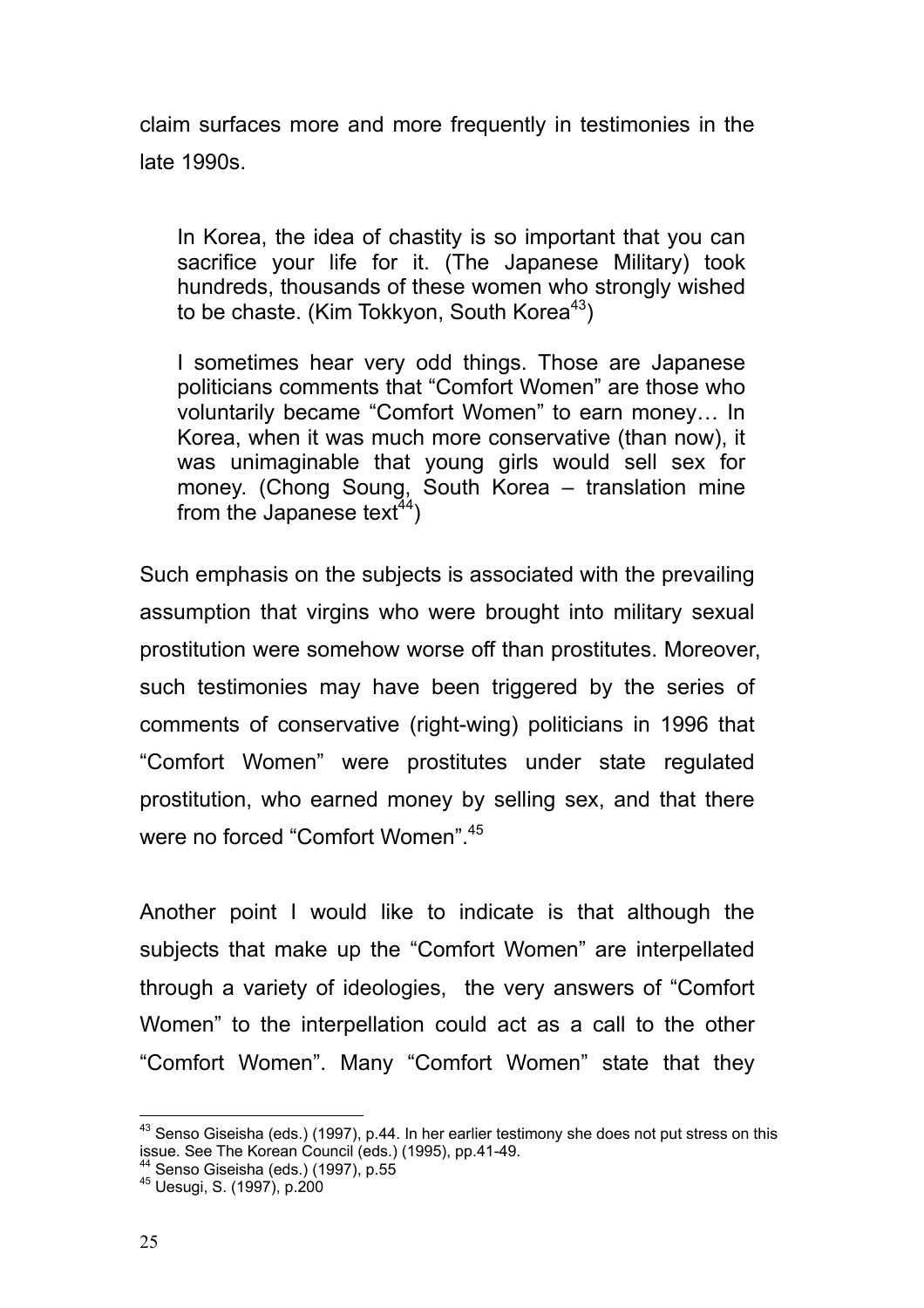decided to come forward after listening to Kim Haksun or Maria Rosa Luna Henson or other "Comfort Women" speak on the television or radio.

In November 1991, at 10:00 p.m., I watched Kim Haksun tell her story on national television. The following morning, I rang the number which had been shown, and met up with her. She showed me how to report what had happened to me. (Hwang Kumiu, South Korea<sup>46</sup>).

All through the early part of 1992 I had been moved to tears each time I saw the plight of the Korean 'comfort women' on television. I watched them with pain in my heart as they were sobbing for justice. All I wanted to do was to put my arms around them and hug them. I should be with them, were my thoughts. …And suddenly, I felt that the story I had carried for all these years, in my heart, could now be told. The courage of those Korean women gave me courage. At long last it could be told. (Jan Ruff-O'Herne, The Netherlands $47$ )

Such inter-subjective calls prompted these women to come forward. The women are also involved in forming their subject position and performing their subjectivity. In a interview on her film *Nazen Mokusori II*, which explores the present lives of "Comfort Women", the director Byun Young-joo claims that one of the reasons for the stylistic differences between the first film and the second is that the women are concerned with their image and how they are seen. After the first film, the women came to realise that they are attractive and were using their charms to appeal to the audience, so as not to be looked on only as pitiful victims of sexual

<span id="page-28-0"></span> $46$  The Korean Council (eds.) (1995), p.78<br> $47$  Ruff-O'Herne (1994), p.197

<span id="page-28-1"></span>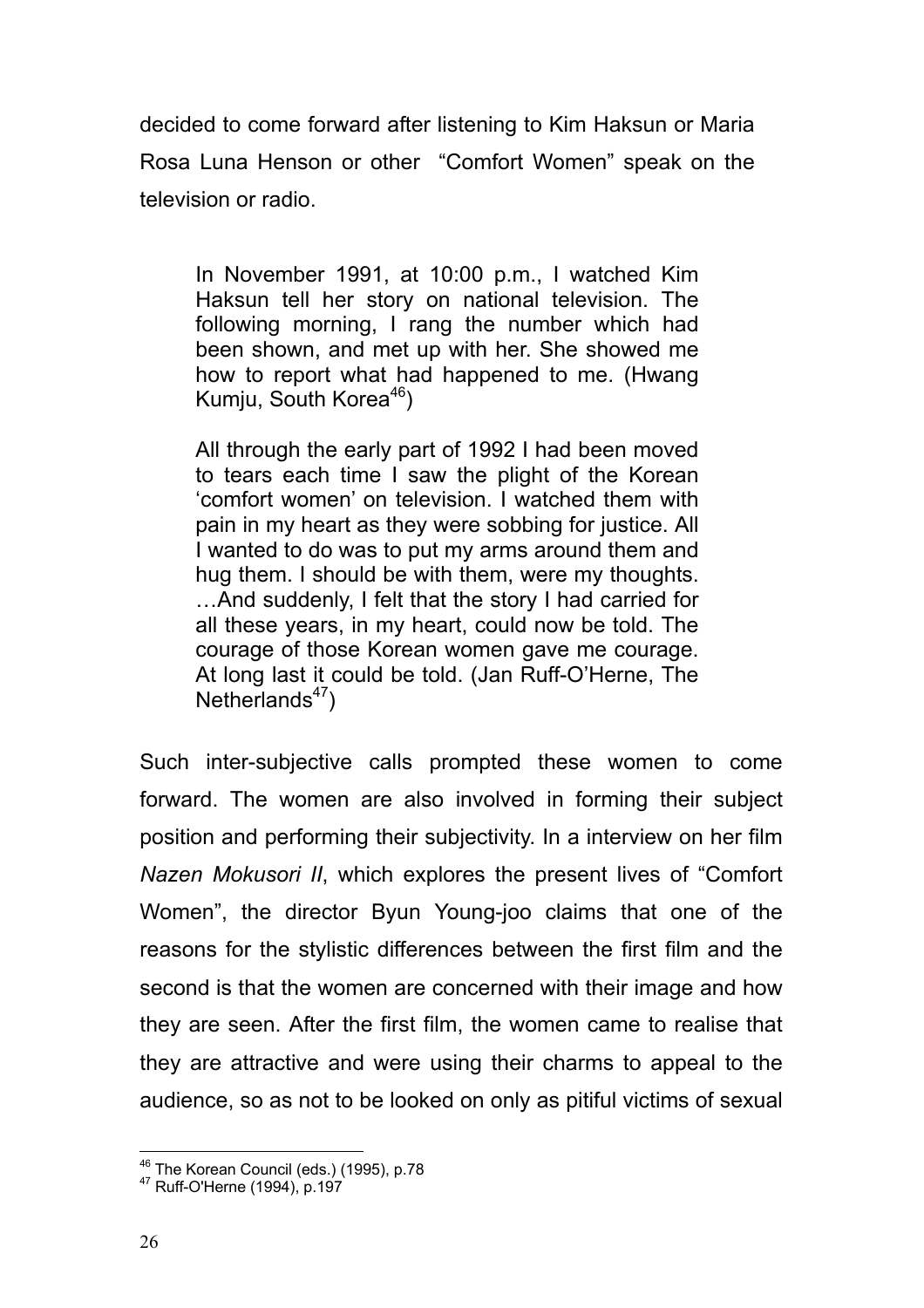violence. They wished to be seen as vigorous and hard workers.<sup>48</sup> Byun, continues, however, that when they turn up in more public places, for example, when giving testimonies, they wish to be seen to be pitiful and therefore behave as such.<sup>[49](#page-29-1)</sup>

There are, indeed, the problems and possibilities of unconscious/hidden exploitation of "Comfort Women" testimonies/voices, and this issue should not be overlooked. However, what I have tried to argue in this paper is that if "Comfort Women" are seen only as victims of this process of commodification and exploitation, that again can end in humiliating "Comfort Women" by denying their agency. Becoming the subjects is the very process that women themselves are also actively involved in. However limited the subjects might be – because they are constituted by pre-given ideologies – being interpellated is the path that opens up other possibilities of constituting a different subjectivity. The subjects as "Comfort Women" are no way stable. Quite a few "Comfort Women" who initially wanted to differentiate themselves from "voluntary Comfort Women" or prostitutes, have subsequently come to realise that these "prostitutes" are just as much the victims of social exclusion and oppression as they are.<sup>50</sup> Through attending seminars and meeting many people, they gradually came to understand that there was/is always a system in society which makes certain groups of people suffer. In a sense, they manage to subvert the subjectivity which was once formed according to the virgin/whore dichotomy. Moreover, many Korean "Comfort Women" realised that the nation-state with which they

 $\overline{a}$ 

<span id="page-29-2"></span><span id="page-29-1"></span>

<span id="page-29-0"></span><sup>&</sup>lt;sup>48</sup> Pandora (1998), p.26<br><sup>49</sup> Pandora (1998), p.9<br><sup>50</sup> Comite de soutien pur la projection du film Murmures (2000), p.18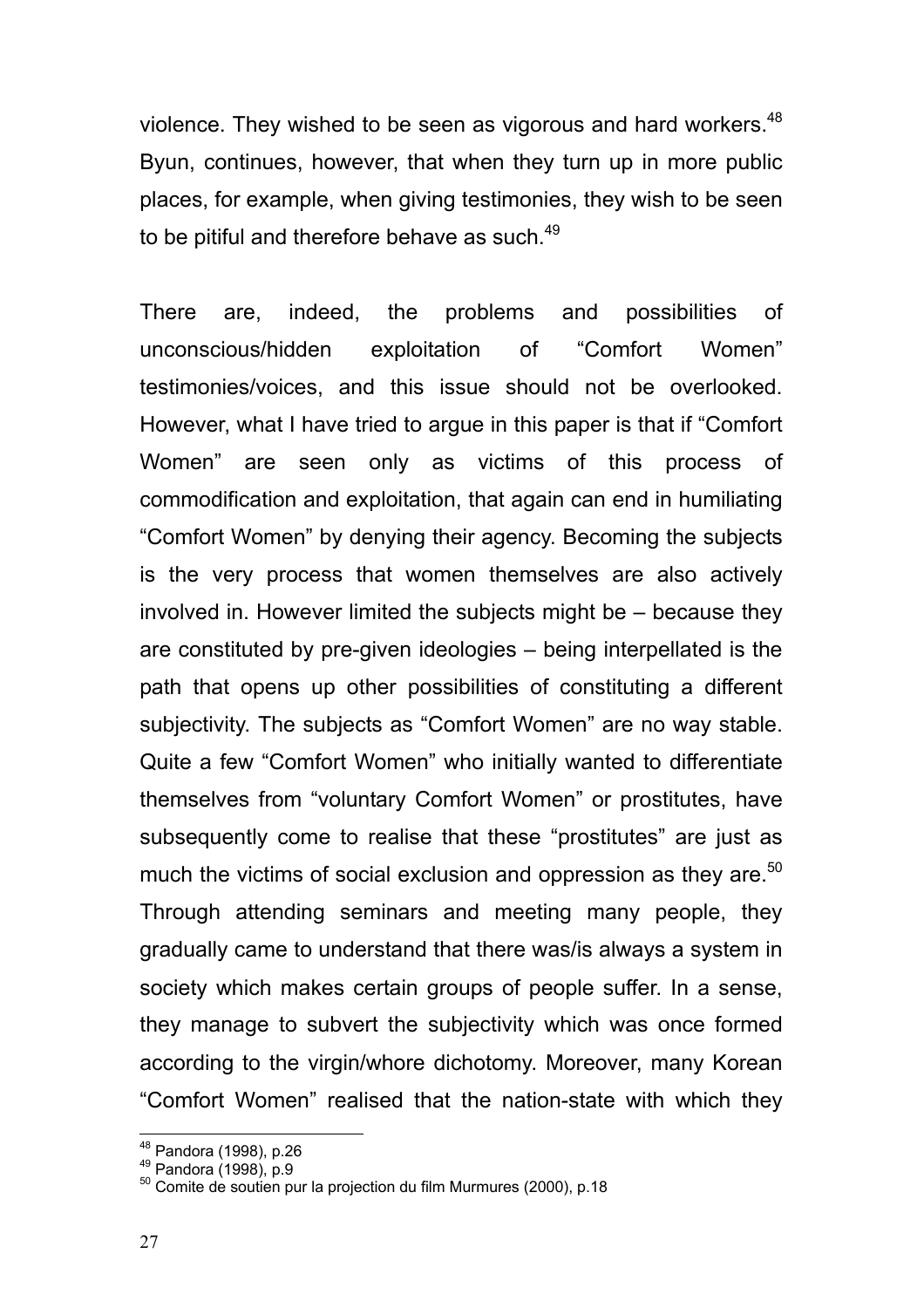identified, and which they regarded as their protector, can become oppressive to non-nationals. Byun, again, reports about a "Comfort Woman" who visited Vietnam and learnt about the massacre of villagers by the Korean soldiers during the Vietnam War:

Her knowledge of the Vietnam War was very limited, assuming that "Korean fought in Vietnam for the justice. Because they fought against the threat of Communism." However, such understanding started to shake. She was bewildered because her own nation-state is not only the victim but is also the victimizer.<sup>51</sup>

After listening to one of the two survivors of the village, the woman asked the survivor to organise demonstrations in front of the Korean Embassy in Vietnam, as the women, the victims of Japanese war atrocities, have been demonstrating in front of the Japanese Embassy in Seoul.

What I have argued here in this paper is that the testimonies should not be read one-dimensionally in the light of "truth" or "falsity" but should be seen rather as the moment of, and space for, subject-formation. Although subjectivities are constituted only in accordance with given ideologies, they also offer the possibility of subverting subjectivity which was formed by such dominant ideologies. The examples above indicate that "Comfort Women's" testimonies can provide the opportunity to break through socially prevalent ideologies, such as the virgin/whore dichotomy. It is in just such possibility of subverting the dominant ideology that the richness of testimonies actually lies.

<span id="page-30-0"></span> $\overline{a}$  $51$  Comite de soutien pur la projection du film Murmures (2000), p.18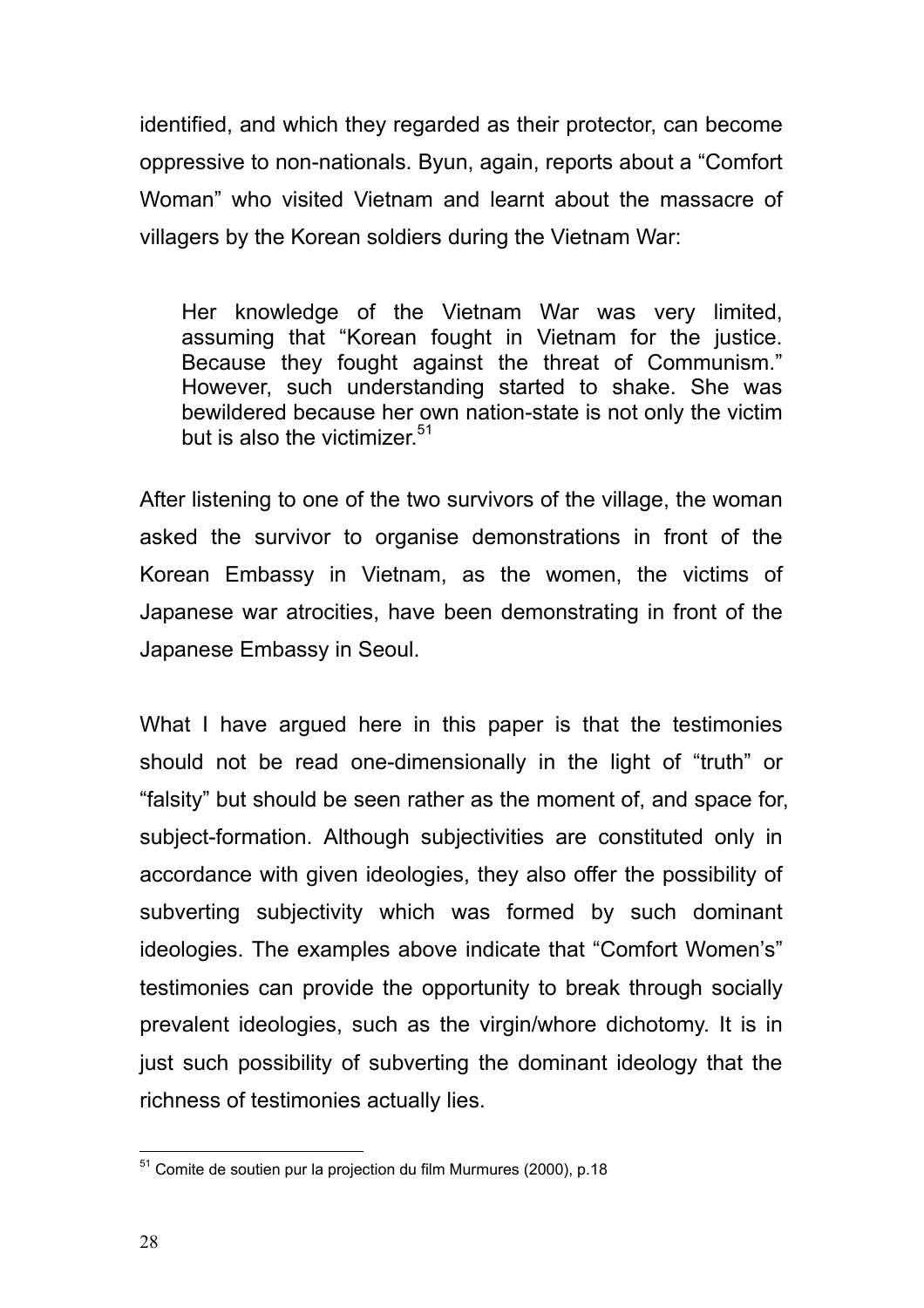#### **References**

Asahi Shinbun (1991). Asahi Shinbun. Tokyo.

Asia Forum, Ed. (1997). Moto "Ianfu" no Shogen - 50 nen no Chinmoku wo Yabutte (Testimonies of Ex-"Comfort Women" - after 50 years of silence. Koseisha Book-Let. Tokyo, Koseisha.

Beverley (1992). The margin at the Center: On *Testimonio* (Testimonial Narrative). De/colonizing the Subject. J. Watson and S. Smith.

Beverley, J. (1996). The Real Thing. The Real Thing. G. M. Gugelberger.

Beverley, J. (1999). Subalternity and representation : arguments in cultural theory. Durham, NC, Duke University Press.

Butler, J. (1995b). For a Careful Reading. Feminist Contentions: A Philosophical Exchange. S. Benhabib.

Carr, R. (1994). Crossing the First World/Third World Divides: Testimonial, Transnational Feminisms, and the Postmodern Condition. Scattered Hegemonies. I. Grewal and C. Kaplan.

Charlesworth, H. and C. M. Chinkin (2000). The boundaries of international law : a feminist analysis. Manchester, Manchester University Press.

Comite de soutien pur la projection du film Murmures (2000). Autour de Murmures: Acte des projections-debats, Paris mars 2000. Paris, Comite de soutien pur la projection du film Murmures,.

Felias, R. (1999). Mouhitotsu no Reite Sen (The Hidden Battle of Leyte: The picture of a girl taken by the Japanese Military). Tokyo, Buchng Bucong.

Henson, M. R. L. (1995). Aru Nihongun "Ianfu" no Kaiso (A Memoir of a Filipina "Comfort Woman" of Japanese Military). Tokyo, Iwanami Shuppan.

International Commission of Jurists <ICJ>, Ed. (1994). The "Comfort Women": An Unfinished Ordeal. Geneve, International-Comission-of-Jurists.

Ishikawa, I. (1993). "Jyugun Ianfu" ni Sareta Shojyotachi (The Girls Who Were Forced to Become "Comfort Women"). Tokyo, Iwanami Shoten.

Kawada, F. (1997). Giseisha no Trauma ha Imamo Tsuzuku (Trauma still Haunts The Victims). Watshi ha "Ianfu" deha Nai. S. w. K. k. kai. Tokyo, Toho Shuppan. **vol.11**.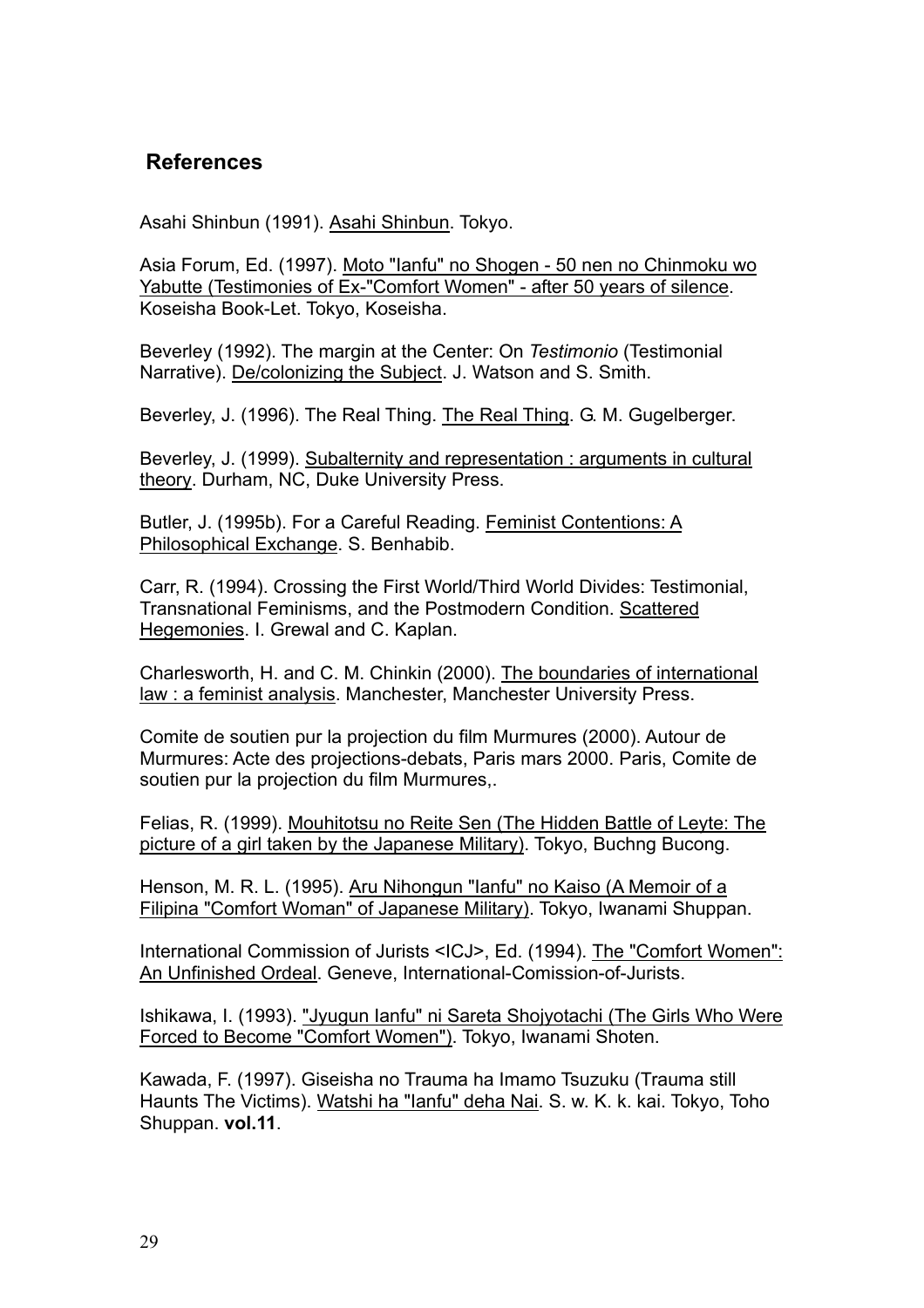Kim, Y.-s. (2000). Haenam no Sora he (Towards Sky of Haenam). Tokyo, Pandora.

Kokusai Kouchokai Jikkou Iinkai and (The Executive Committee International Public Hearing), Eds. (1993). War Victimization and Japan. Osaka, Toho Shuppan inc.

Kuwayama, N. (1998). ""Chigokujin 'Ianfu' no Shintekigaisho to PTSD" (Trauma and PTSD of Chinese "Comfort Women")." Kikan Senso Skinin Kenkyu **no.19**.

Mun, O. and M. w. Morikawa (1996). Mun Okuchu: Burma Sensen Tateshidan no "Ianfu" Datta Watashi (Mun Okuchu: I was a "Comfort Woman" for Tate Unit in Burma Battleline). Tokyo, Nashinoki Sha.

Nishino, R. (1993). Jyugunifanfu no Hanashi (The Stories of Military Comfort Women). Tokyo, Akashi Shoten.

Pandora, Ed. (1998). Programme: Habitual Sadness (Nanumu no Ie II / Najen Moksori 2). Tokyo, Pandora.

Ruff-O'Herne (1994). 50 Years of Silence. Melbourne, Australia, Bolinda Press.

Ruff-O'Herne, J. (1999). Orandajin "Ianfu" Jan no Monogatari (The Story of a Dutch "Comfort Woman" Jan).

Salazar, C. (1991). A Third World Woman's Text: Between the Politics of Criticism and Cultural Politics. Women's Words. S. B. Gluck and D. Patai.

Senso Giseisha wo Kokoroni Kizamukai and (The Group to Remember the War Victims), Eds. (1997). Watashi wa "Ianfu" dewa Nai (I'm not a "Comfort Woman"). Aian no Koe (Voices from Asia). Osaka, Toho Shuppan.

Sommer, D. (1991). "No Secrets: Rigoberta's Guarded Truth." Women's Studies **vol. 20**: pp.51-72.

Spivak, G. C. (1988d). Can Subaltern Speak? Marxism and the Interpretation of Culture. C. Nelson and L. Grossberg, Macmillan Education**:** pp.271-313.

Spivak, G. C. (1999). A critique of postcolonial reason : toward a history of the vanishing present. Cambridge, Mass., Harvard University Press.

Stetz, M. D. (2001). Wartime Sexual Violence against Women: A Feminist Response. Legacies of the comfort women of World War II. M. D. Stetz and B. B. C. Oh.

Suzuki, Y. (1997). Sensouseikin to Gender (War Responsibility and Gender). Tokyo, Miraisha.